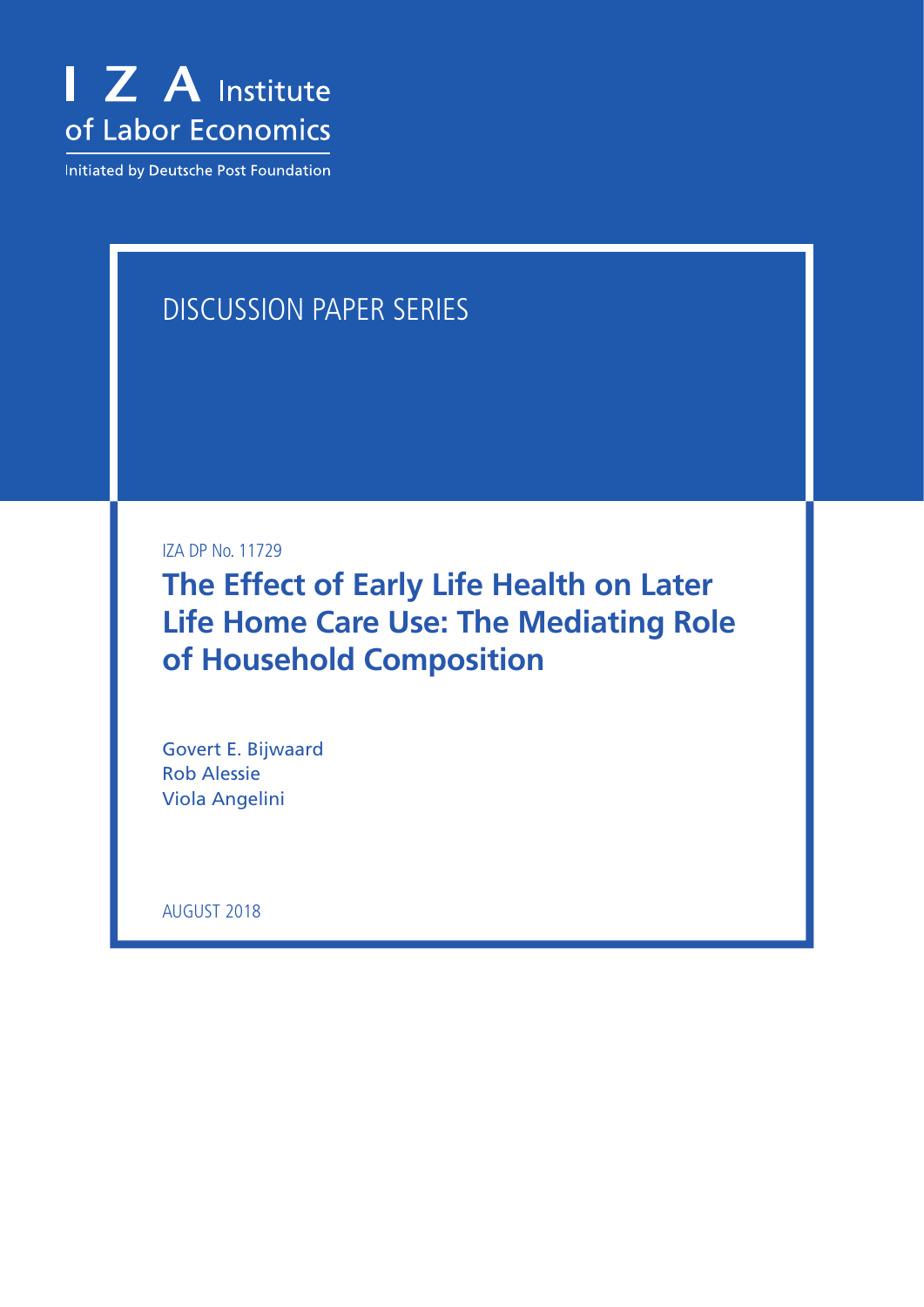

Initiated by Deutsche Post Foundation

## DISCUSSION PAPER SERIES

IZA DP No. 11729

## **The Effect of Early Life Health on Later Life Home Care Use: The Mediating Role of Household Composition**

**Govert E. Bijwaard** *NIDI and IZA*

**Rob Alessie** *University of Groningen*

**Viola Angelini** *University of Groningen*

AUGUST 2018

Any opinions expressed in this paper are those of the author(s) and not those of IZA. Research published in this series may include views on policy, but IZA takes no institutional policy positions. The IZA research network is committed to the IZA Guiding Principles of Research Integrity.

The IZA Institute of Labor Economics is an independent economic research institute that conducts research in labor economics and offers evidence-based policy advice on labor market issues. Supported by the Deutsche Post Foundation, IZA runs the world's largest network of economists, whose research aims to provide answers to the global labor market challenges of our time. Our key objective is to build bridges between academic research, policymakers and society.

IZA Discussion Papers often represent preliminary work and are circulated to encourage discussion. Citation of such a paper should account for its provisional character. A revised version may be available directly from the author.

|                                                    | IZA – Institute of Labor Economics                   |             |
|----------------------------------------------------|------------------------------------------------------|-------------|
| Schaumburg-Lippe-Straße 5-9<br>53113 Bonn, Germany | Phone: +49-228-3894-0<br>Email: publications@iza.org | www.iza.org |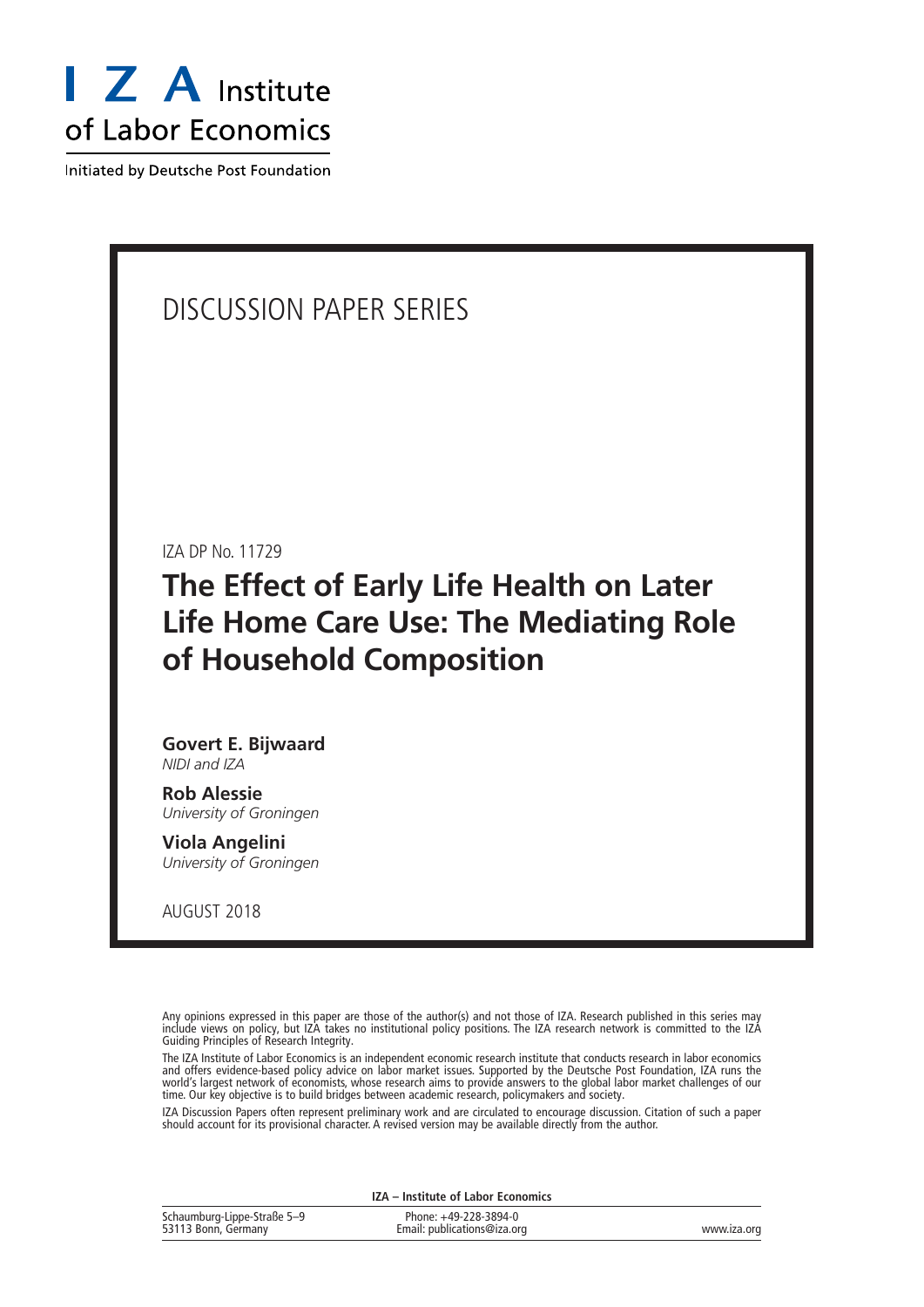## ABSTRACT

# **The Effect of Early Life Health on Later Life Home Care Use: The Mediating Role of Household Composition\***

In this paper we estimate the effect of early life health on home care use later in life, and we analyse whether this effect is mediated through household composition. We use Dutch administrative data on men born in 1944-1947 who were examined for military service between 1961-1965 and we link them to national data on non-residential care in the period 2004-2013 and data on house- hold status information for the years 1999-2014. We account for confounding factors that influence both early life health and later life home care use. We also account for selective attrition. Our empirical findings show that general health problems in youth is an important health predictor for later life home care use. A large portion of this effect is an indirect effect running through changes in partnership status.

| <b>JEL Classification:</b> | 110, C40, C30                                                   |
|----------------------------|-----------------------------------------------------------------|
| Keywords:                  | home care use, early life health, inverse propensity weighting, |
|                            | mediation                                                       |

### **Corresponding author:**

Govert E. Bijwaard Netherlands Interdisciplinary Demographic Institute University of Groningen PO Box 11650 2502 AR The Hague The Netherlands E-mail: bijwaard@nidi.nl

<sup>\*</sup> We are very grateful to Giovanni Mellace and to participants at the 2017 World Congress of the International Health Economics Association in Boston and the 2017 Dutch Demography Day in Utrecht for helpful comments and suggestions. Financial support from U.S. National Institutes of Health, grant RO1-AG028593, is gratefully acknowledged.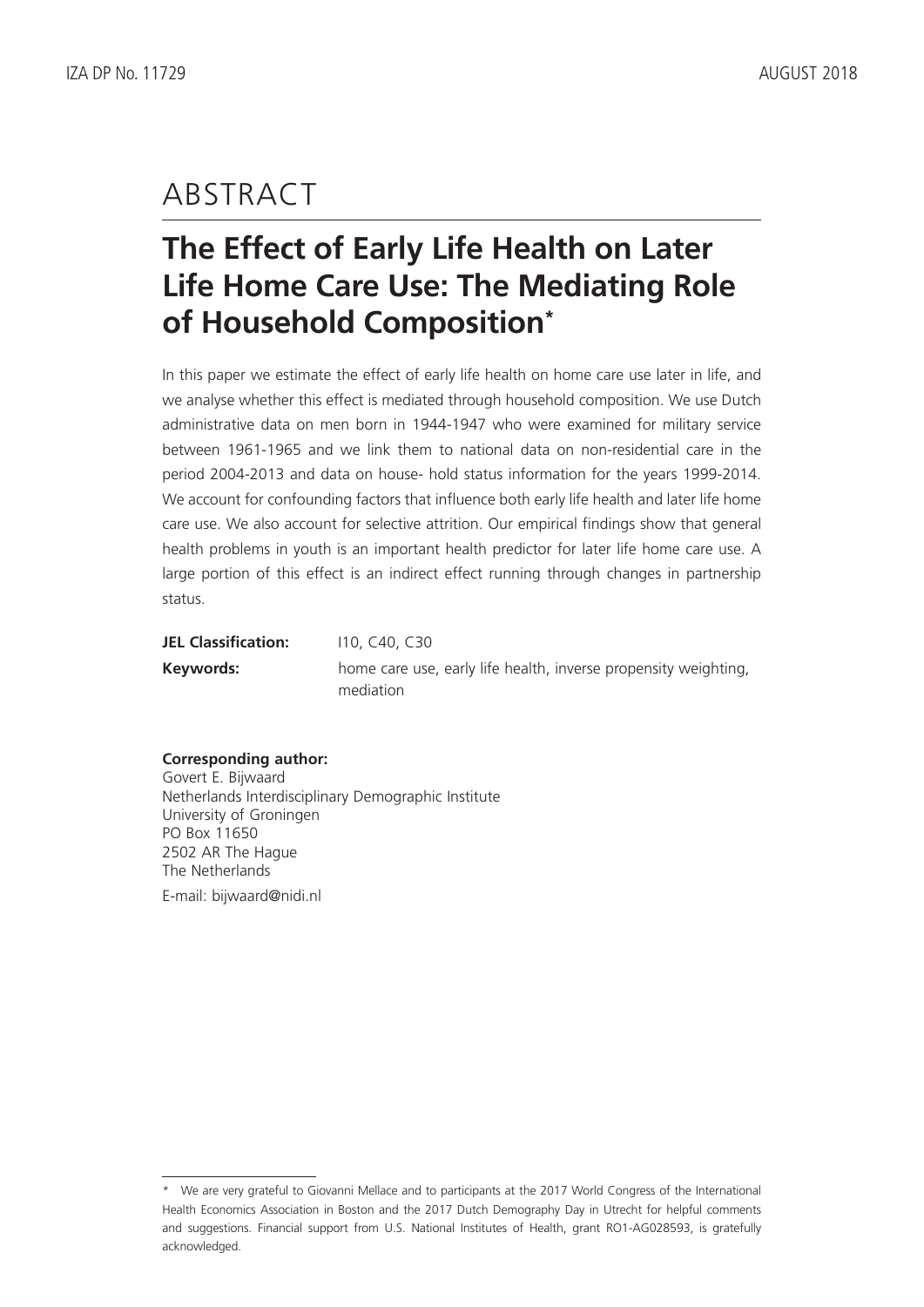## 1 Introduction

Population ageing is the most important demographic trend of this century. The rise in life expectancy has been coupled also with an increase in the number of years that people spend in poor health or disability. This demographic pressure is likely to have an impact on both the provision and financing of long-term care (LTC) around the world. Studies on the determinants of LTC use have focused mainly on current health. However, a large body of literature has shown that conditions early in life have an impact on health and mortality at older ages (Almond and Currie, 2011, Almond et al., 2018).

In this paper we study the impact of early life health (around age 18) on formal home care use<sup>1</sup> later in life (around age 60), and whether this effect is mediated through family structure. Many illnesses are inherently chronic and long lasting, leading to persistent health problems and need for home care. However, health problems may also be persistent because poor health in youth sets in motion lifelong trajectories of social and economic disadvantages, which in turn influence health outcomes later in life (Kuh and Shlomo, 2004). For example, early life health is likely to influence selection into and out of marriage and cohabitation (Guner et al., 2014, Van den Berg and Gupta, 2015). In turn, living with a partner has been shown to have a protective effect on health as married and cohabiting individuals are more likely to adopt healthier lifestyles, suffer from lower levels of psychological stress and engage in less risky behaviour (Gardner and Oswald, 2004, Lund et al., 2002, 2004, Murray, 2000).

We use Dutch administrative data on men born in 1944-1947 who were examined for military service between 1961-1965 and we link them to national data from the death register, data on persons who received non-residential care in the period 2004-2013 and data on household status information for the years 1999-2014. The military examination includes health measures at age 18, comprising height, weight and indicators of health problems (general health, hearing, vision and psychological problems), in addition to socio-economic information. For each individual we also observe whether he has used any home care later in life (in the years 2004-2014). In the Netherlands a large share of the long-term care is provided through formal home care, which has been increasing in recent years (Swinkels et al., 2016). The Netherlands has a separate mandatory public insurance system for legal entitlements to formal home care use which covers 100% of the population. Eligibility is assessed by independent government officials and is based on objective eligibility rules that are set centrally. However, the eligibility is contingent not only on medical needs but also on the availability of informal care. Having a partner increases the chance to use informal care when necessary.

From a methodological point of view, the association between early life health and later life home care use may be affected by confounding factors that influence both outcomes, such as parental background, education level and IQ. Often the mediator, a factor on the pathway from early life to later life home care use, household composition, is also affected by these confounding factors. Ignoring that such common factors exist may render the association spurious and therefore change the policy implications. Traditionally, causal mediation analysis has been formulated within the framework of linear structural models Baron and Kenny (1986). To study the role of household composition as a causal pathway through which poor health earlier in life translates into higher home care use at older ages, we build on recent advances in mediation analysis which allow us to distinguish between the

 ${}^{1}$ LTC can be provided at home or in residential care facilities. Home care is non-residential care.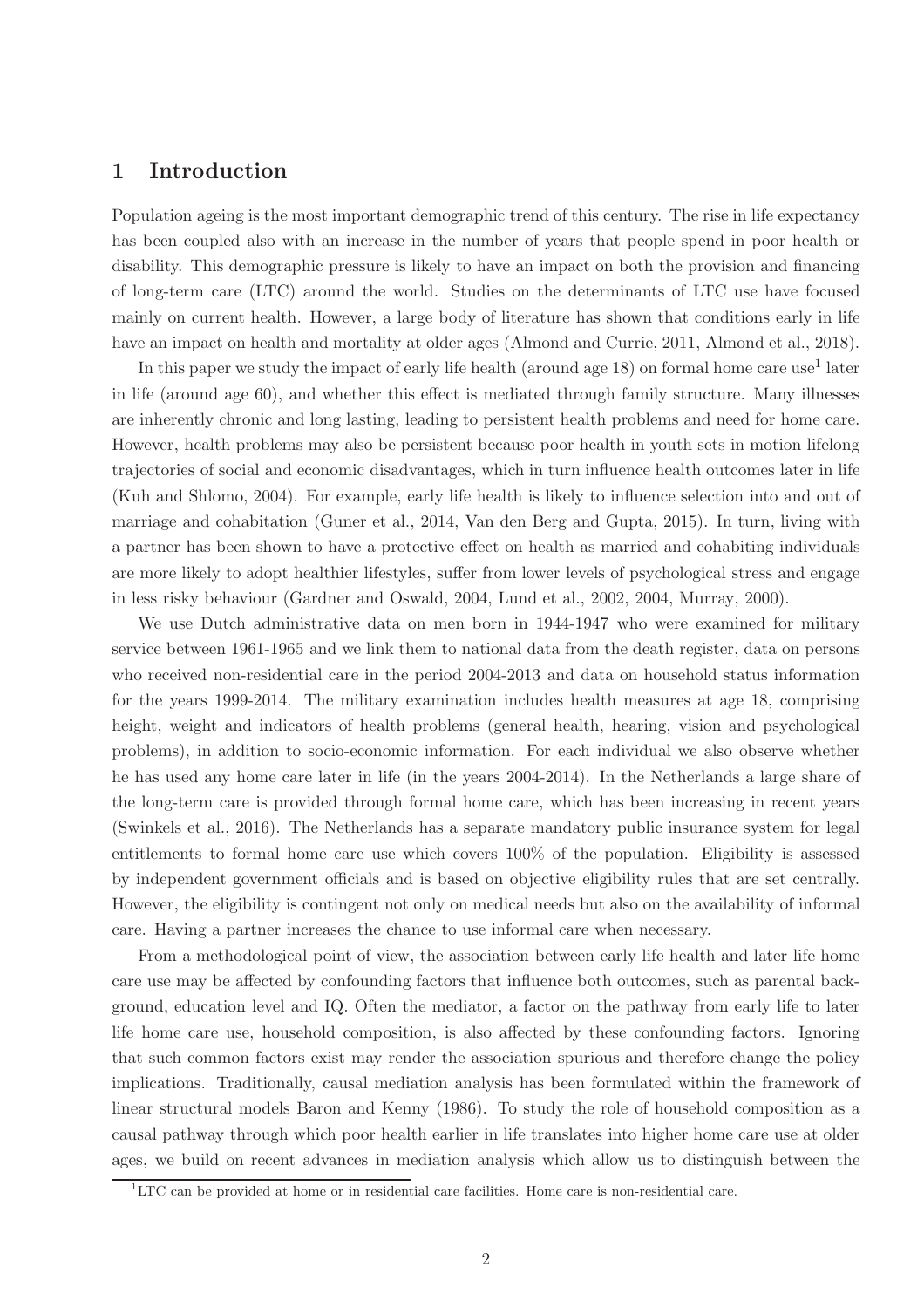direct and indirect (through household composition) effect of early health on late life health (Huber, 2014, Imai et al., 2010a,b). We base our estimation of the mediation effects on the Inverse Propensity Weighting (IPW) method of Huber (2014). The advantage of the propensity score is that it enables us to summarize the many possible confounding covariates as a single score (Rosenbaum and Rubin, 1983).

Another issue that we need to take into account is that individuals who are observed on January 1, 2004, the first observation of home care use, may be a selective sample. It is likely that factors that influence home care use (including health at age 18) also influence observation (due to selective survival or migration) in 2004 (and subsequently in the years after). In this paper we propose an additional weighting, based on the attrition probability, to account for such selective observation.

As the estimator identifies causal mechanisms given that a sequential unconfoundedness condition holds, which is a strong and non–refutable assumption, we carry out a set of sensitivity analyses to quantify the robustness of our empirical findings to violations of the sequential ignorability assumption.

The paper proceeds as follows. Section 2 introduces the data and the descriptive statistics. Section 3 explains the econometric model we use for the mediation analysis. In Section 4 we discuss our results. Finally, Section 5 concludes.

## 2 Data and descriptive statistics

We draw data from a large sample of men born in 1944-1947 from the nationwide Dutch Military Service Conscription Register for the years 1961-1965. All men, except those living in psychiatric institutions or in nursing institutes for the blind or for the deaf-mute, were called to a military service induction examination at age 18. The data from the military examination include health measurements comprising height, weight and indicators of health problems. We use the General health status which was rated on a scale from 1 (fit) to 5 (unfit). We create indicators for poor general health which is equal to 1 if the score is above 2.

Our data also provide information on cognitive abilities at age 18. Cognitive abilities are measured through a standardized psychometric test battery including Raven Progressive Matrices, a nonverbal, untimed test that requires inductive reasoning about perceptual patterns, the Bennett Mechanical Comprehension test, and tests for Clerical Aptitude, Language Comprehension, Arithmetic and a Global comprehensive score, that combines all five tests. Scores for all tests were grouped in six levels from 1 (lowest) to 6 (highest), and we code missing values as 9. We only use the Global comprehensive score.

To control for conditions around birth, we also include birth order, family size, father's occupation, religion, region of birth and indicators for exposure to the Dutch famine during specific trimesters of the mother's pregnancy (see Ekamper et al., 2014). The Dutch famine took place in the winter 1944/1945 in the West Netherlands. The famine struck unexpectedly in a society without prior food shortages, the affected population had major problems obtaining food elsewhere. The famine was well defined in time (7 months) and space (cities in the West). Population was ethnically homogeneous without prior differences in dietary patterns. The details of this famine have been well documented (Lumey and van Poppel, 1994, Roseboom et al., 2001, Stein et al., 1975). After the German surrender in may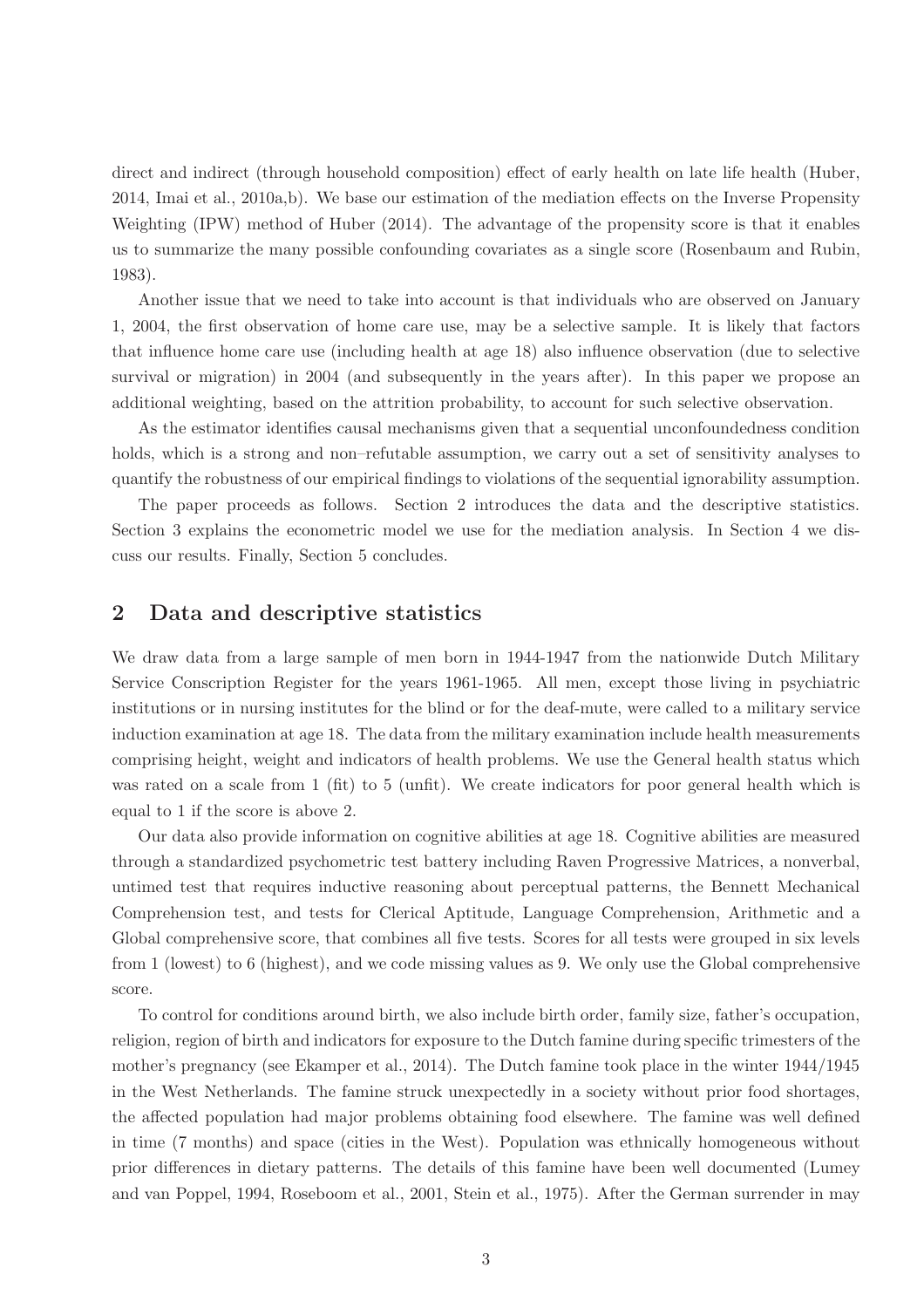1945 the famine was soon over. Father's occupation was classified into five categories: professional and managerial workers; clerical, self-employed and skilled workers; farmers; semi-skilled workers including operators, process workers and shop assistants; and labourers and miners. Fathers with unknown occupations were classified separately. Religion is classified into five categories: roman catholic, Dutch reformed Calvinistic, other and none.

A sample of 45,037 men from the Dutch Military Service Conscription Register were linked by Statistics Netherlands to the Dutch residence and death register through the end of 2013, administrative data on non-residential care use for the years 2004-2013 and on household status information from 1999 to 2014 using unique personal identification numbers. The death register provides the age at death. After linking the data, our final sample includes 36,923 men. Of the 8,114 individuals missing from the initial sample, 3,442 are known to have died, 487 have emigrated and 4,185 are lost due to other reasons.

Recently, these data were also linked to the national home care use (2004-2014) and household status information (1999-2014) using unique personal identification numbers. Home care use is our main outcome of interest. Statistics Netherlands distinguishes four categories of formal home care use (non-residential care for which the expenditures are covered by the public insurance system): household care: an individual has received household assistance, such as cleaning and food preparation, which is partly paid through the 'Wet Maatschappelijke Ondersteuning (WMO)', the social support act; personal care: an individual has received personal care for which the expenditures are covered by 'Algemene Wet Bijzondere Ziektekosten (AWBZ)', General law on special sickness costs, such as aid with dressing, washing, eating and, drinking; *nursing care*: an individual has received nursing care for which the expenditures are covered by 'Algemene Wet Bijzondere Ziektekosten (AWBZ)', such as nursing, aid in medication use or injections and total care: an individual has received any of the three home care categories. For each individual we observe whether he has used any home care in a particular year and the number of hours of care used in that year. Of the original linked men 5,489 were lost from the sample between 1999, the start of the administrative registers and 2004, when the registration of home care use starts. Thus we have 36,923 men at the start of 2004 for whom we observe household care use 0.8%, personal care use 0.9%, nursing care 1.0% and total care use (which is either one of the three care categories) 1.7%. To check the possibility of selective observation of home care use in 2004 we report in Table 1 the demographic and socio-economic characteristics at the time of military examinations by observation status in 2004 and the significance of the difference. The table clearly shows that unhealthy men are more likely not to be observed in 2004, leading to potential attrition bias problems to which we return in Section 3.3.

The household register contains information on the type of household a person is living in. We distinguish 2 household types: either single or with a partner (with or without children). When looking at the relationship between household composition and home care use, we can clearly observe that men with a partner are less likely to need formal home care. While for this group the use of total care ranges between 0.2% and 1.5%, it is 5.4% for single men. As discussed earlier, this evidence can be explained both by the protective role of marriage and by a selection of healthy people into marriage and unhealthy people out of marriage (see Guner et al., 2014, Van den Berg and Gupta, 2015).

Figure 1 depicts the relation between home care prevalence and early life health, poor general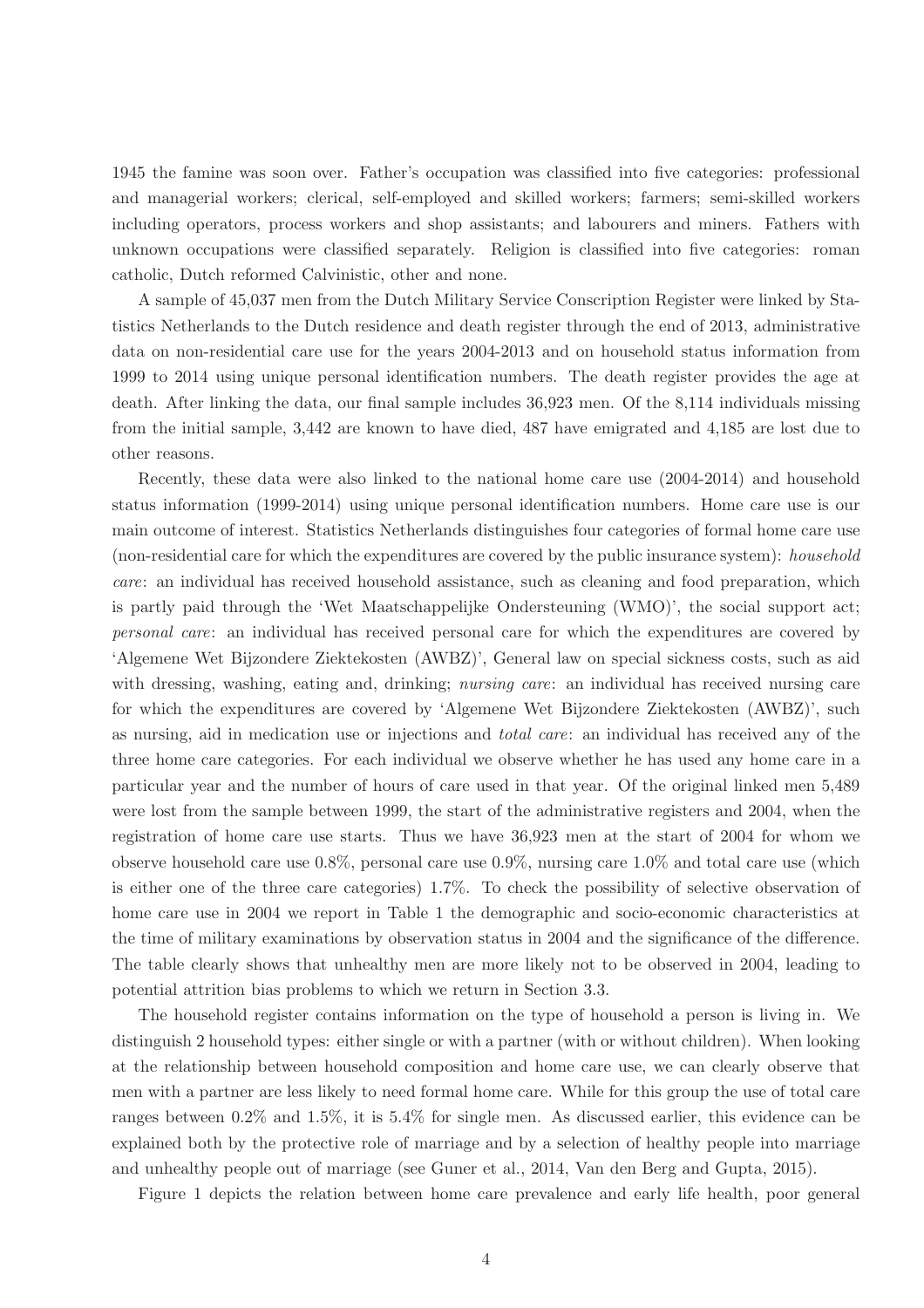|                              | Average    | $\overline{\text{Difference}}$ |            |
|------------------------------|------------|--------------------------------|------------|
|                              | Estimation | Missing                        |            |
|                              | sample     | in 2004                        |            |
| height                       | 177.60     | 177.47                         | 0.13       |
| Overweight                   | 0.053      | 0.055                          | $-0.002$   |
| poor general health          | 0.192      | 0.218                          | $-0.027**$ |
| poor sight                   | 0.342      | 0.344                          | $-0.003$   |
| poor psychological           | 0.254      | 0.284                          | $-0.030**$ |
| South                        | 0.058      | 0.045                          | $0.013**$  |
| North                        | 0.033      | 0.062                          | $-0.029**$ |
| East                         | 0.047      | 0.041                          | $0.006+$   |
| birth rank                   | 2.359      | 2.328                          | 0.031      |
| father's occupation          |            |                                |            |
| professional                 | 0.168      | 0.212                          | $-0.045**$ |
| white collar                 | 0.283      | 0.285                          | $-0.002$   |
| farm owner                   | 0.065      | 0.061                          | 0.004      |
| skilled                      | 0.269      | 0.241                          | $0.028**$  |
| unskilled                    | 0.124      | 0.096                          | $0.028**$  |
| unknown                      | 0.091      | 0.105                          | $-0.014**$ |
| religion                     |            |                                |            |
| Roman catholic               | 0.328      | 0.344                          | $-0.016+$  |
| Dutch reformed               | 0.302      | 0.305                          | $-0.003$   |
| Calvinistic                  | 0.076      | 0.065                          | 0.010      |
| Other                        | 0.007      | 0.018                          | $-0.011 +$ |
| None                         | 0.287      | 0.267                          | $0.020**$  |
| IQ                           |            |                                |            |
| (lowest))<br>1               | 0.044      | 0.062                          | $-0.018**$ |
| $\overline{2}$               | 0.223      | 0.221                          | 0.002      |
| 3                            | 0.196      | 0.184                          | $0.012**$  |
| $\overline{4}$               | 0.320      | 0.315                          | 0.005      |
| $\overline{5}$               | 0.113      | 0.107                          | $0.006+$   |
| $6\phantom{.}6$<br>(highest) | 0.072      | 0.080                          | $0.008 +$  |
| (missing)<br>9               | 0.033      | 0.033                          | 0.000      |
| birth year                   |            |                                |            |
| 1944                         | 0.172      | 0.198                          | $-0.026**$ |
| 1945                         | 0.396      | 0.414                          | $-0.018+$  |
| 1946                         | 0.300      | 0.270                          | $0.030**$  |
| 1947                         | 0.132      | 0.118                          | $0.014 +$  |
| $\overline{N} =$             | 36,923     | 8,114                          |            |

Table 1: Descriptive statistics - conditions at age 18

 $^{+}p$  < 0.05,\*\*  $p$  < 0.01.

health at age 18 and, between home care prevalence and household situation, partnership, in 2004. For three of the four home care categories (except for nursing care) we see a doubling of the home care prevalence if the individual was diagnosed with poor general health at the military examination. Having a partner also clearly influences the home care prevalences. All these differences are statistically significant on 1% level.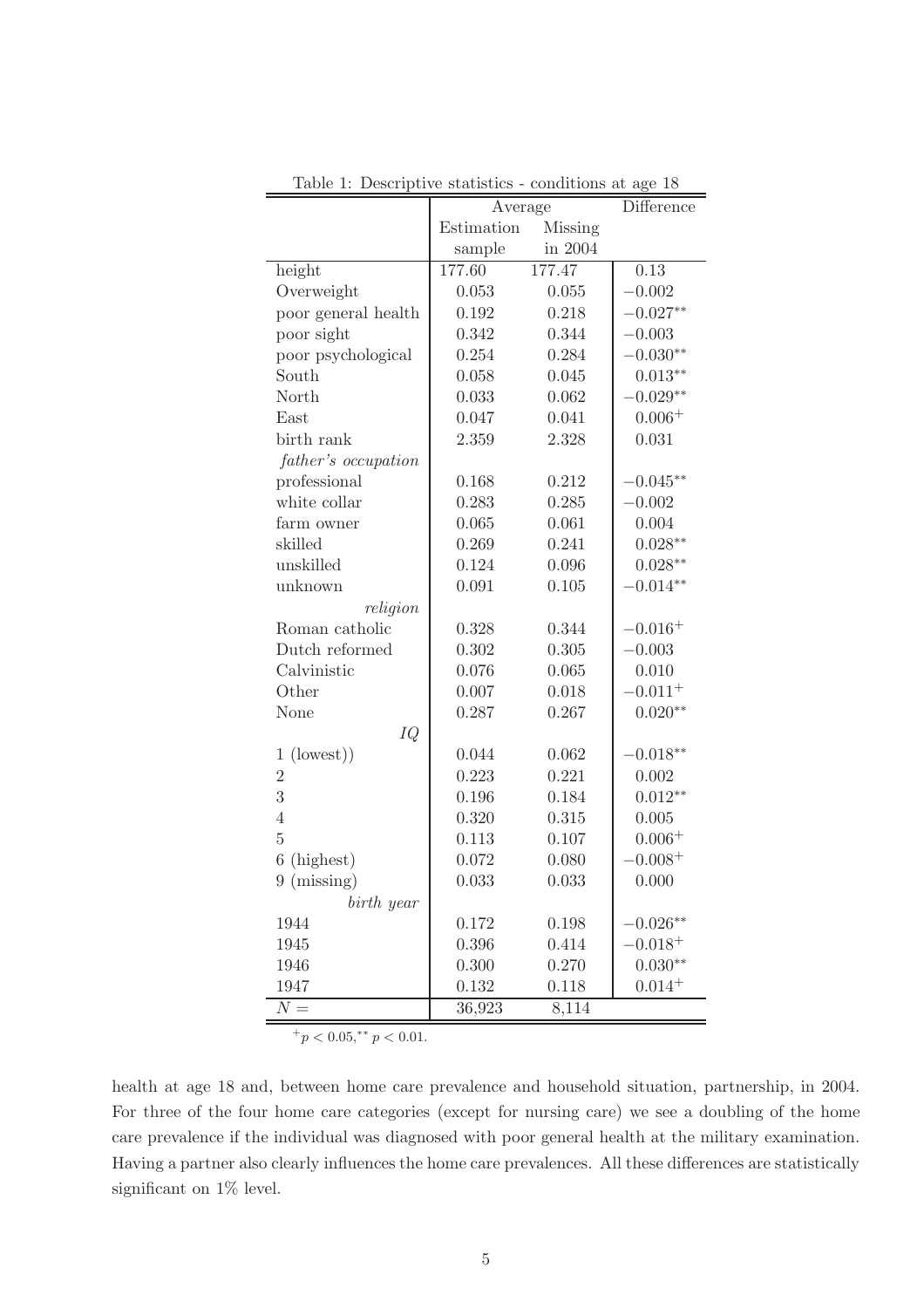

Figure 1: Home care use by health at age 18 and household situation in 2004

Notes. The first panel depicts the prevalence of home care use in 2004 by general health at the military examination at age 18. The second panel depicts the prevalence of home care use in 2004 by household situation in that year.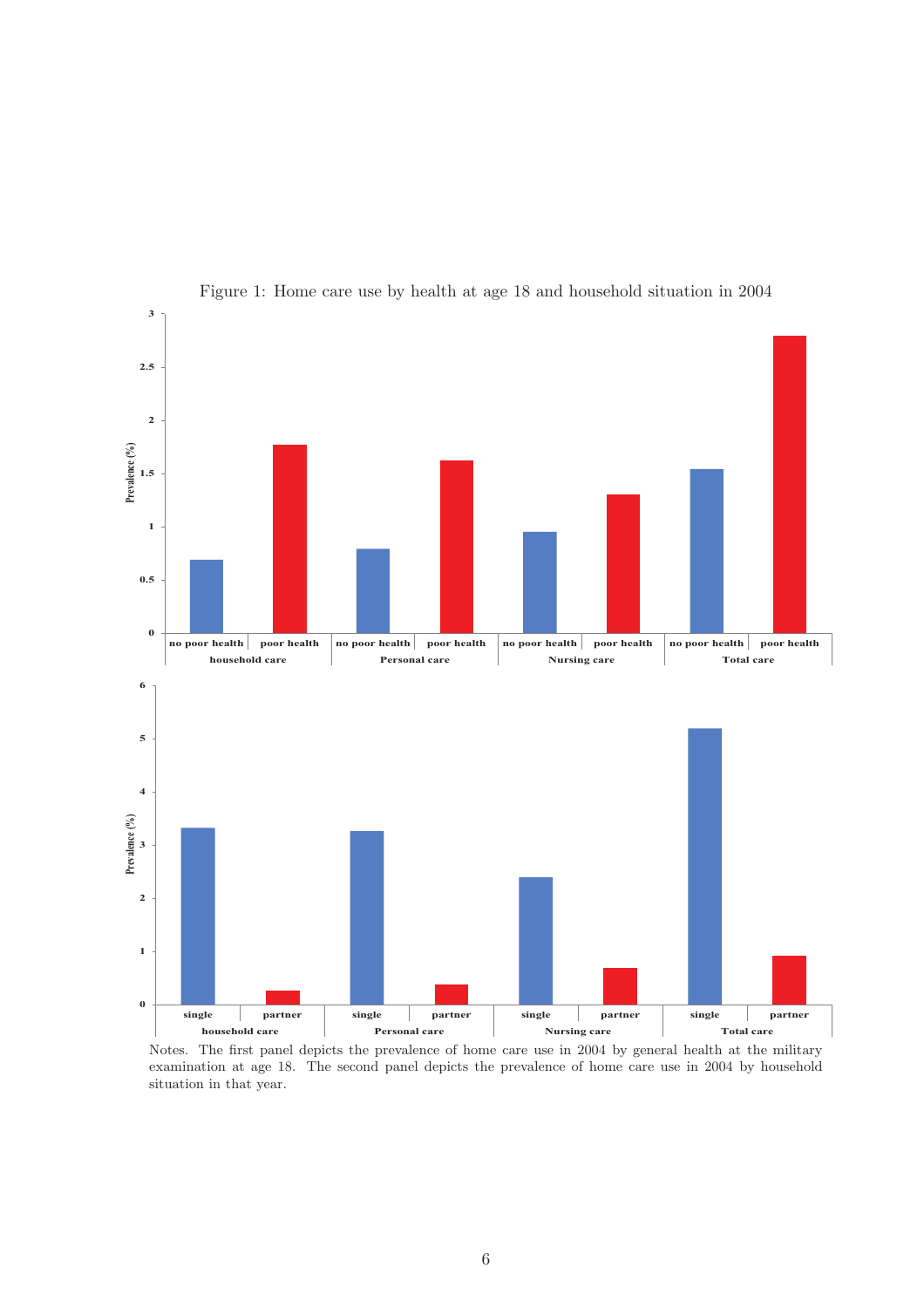## 3 Methodology

We seek to find the impact of poor early health, measured by a binary health indicator at age 18, on the home care prevalence later in life (age 60-70) in our sample of male conscripts. We are especially interested in disentangling this effect of poor early life circumstances into a direct effect and an indirect effect (operating through household composition) on home care use.

#### 3.1 Standard mediation analysis

Traditionally, causal mediation analysis has been formulated within the framework of linear structural equation models (LSEM) Baron and Kenny (1986). The LSEM assumes the following two equations: Let Y be the outcome, home care use, H the 'treatment', early life health, L the mediator, household composition (single or not), and X other included covariates.

$$
L = \beta_L' X + \alpha_L H + \epsilon_L \tag{1}
$$

$$
Y = \beta'_{Y} X + \alpha_{Y} H + \gamma_{L} L + \epsilon_{Y}
$$
\n<sup>(2)</sup>

where the error terms  $\epsilon_L$  and  $\epsilon_Y$  are assumed to be mutually independent. Then, the direct effect of early health, H, is  $\alpha_Y$  and the indirect effect, running through the mediator, is  $\gamma_L \cdot \alpha_L$ . Note that this simple multiplication does not hold for a non-linear model.

#### 3.2 Counterfactual approach

Recent papers have placed causal mediation analysis within the counterfactual/potential outcomes framework (Huber, 2014, Huber et al., 2016, Imai et al., 2010a,b) all assuming sequential unconfoundedness. Propensity score methods are increasingly used to take account of confounding in observational studies, e.g. see Caliendo and Kopeinig (2008) for a survey. We base our estimation of the mediation effects on the Inverse propensity weighting (IPW) method of Huber (2014).

Let H be the (early) health measure, a measurement of poor health. We denote by  $Y(h)$  and  $L(h)$ the potential outcome, home care use, and mediator, household type, under 'treatment', poor early life health,  $h = 0, 1$ . For each individual we only observe one of the potential outcomes and mediation states, with the observed states are ;  $Y = Y(1) \cdot H + Y(0) \cdot (1 - H)$  and  $L = L(1) \cdot H + L(0) \cdot (1 - H)$ . The average treatment effect (of poor early health) is defined by  $E[Y(1) - Y(0)]$ . To disentangle this into a direct and an indirect effect (operating through household composition  $L$ ), rewrite the potential outcome as a function of both the treatment, early health  $H$ , and the mediator, household composition L:  $Y(h) = Y(h, L(h))$ . This allows to formulate the direct effect  $\theta(h)$ , the fraction of the total effect that is not attributed to the mediator, and the indirect effect  $\eta(h)$ , the fraction of the total effect attributed to the mediator by:

$$
\theta(h) = \mathbb{E}\Big[Y\big(1, L(h)\big) - Y\big(0, L(h)\big)\Big] \quad h = 0, 1 \tag{3}
$$

$$
\eta(h) = \mathbb{E}\Big[Y(h, L(1)) - Y(h, L(0))\Big] \quad h = 0, 1 \tag{4}
$$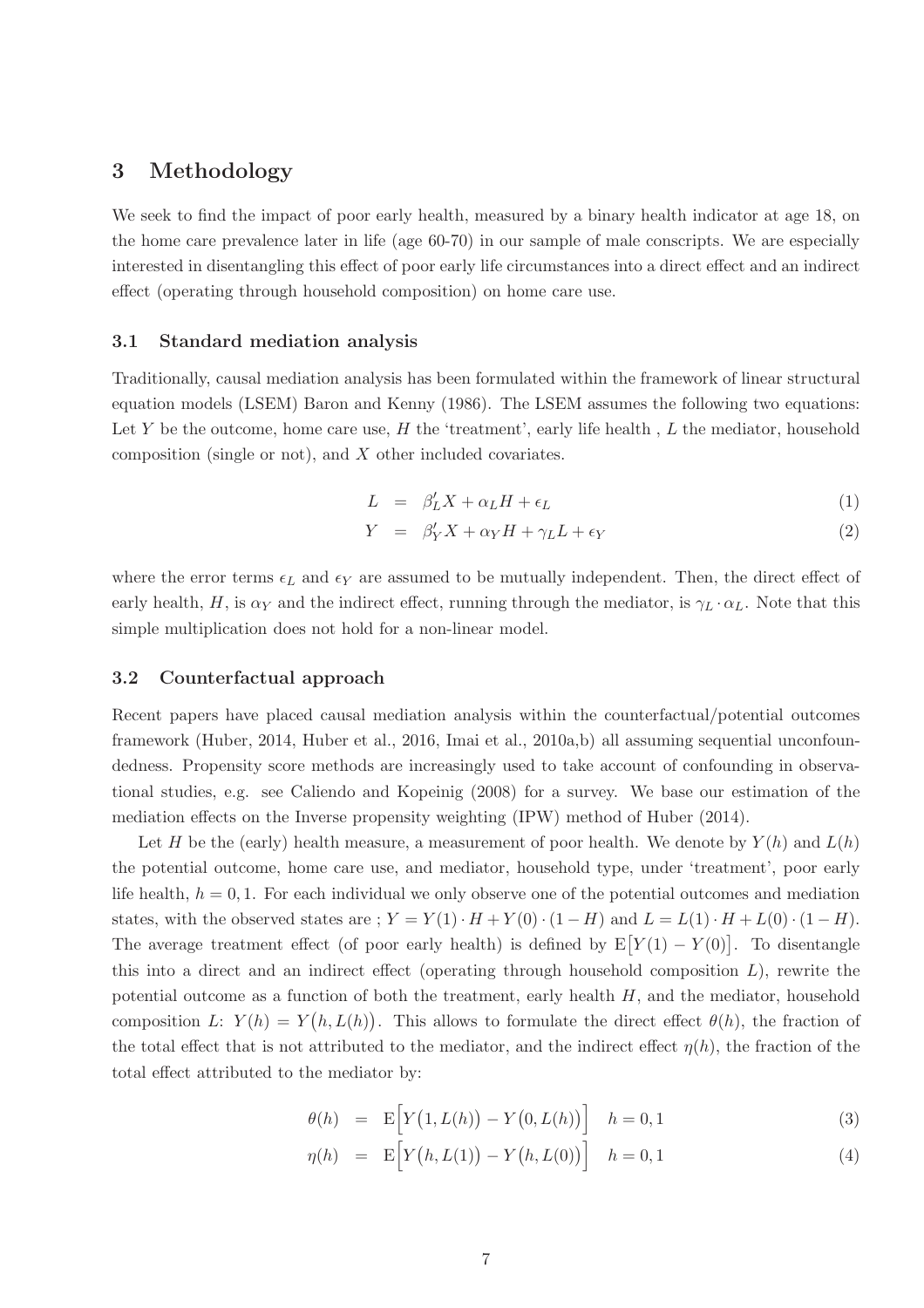Note that the average effect is the sum of the direct and indirect effects:

$$
E[Y(1) - Y(0)] = E[Y(1, L(1)) - Y(0, L(0))]
$$
  
= 
$$
E[Y(1, L(1)) - Y(0, L(1))] + E[Y(0, L(1)) - Y(0, L(0))] = \theta(1) + \eta(0)
$$
 (5)  
= 
$$
E[Y(1, L(1)) - Y(1, L(0))] + E[Y(1, L(0)) - Y(0, L(0))] = \eta(1) + \theta(0)
$$

For identification of the causal mediation analysis we need to impose unconfoundedness and sequential ignorability:

Unconfoundedness:  $Y(h)$ ⊥ H|X for  $h = 0, 1$ 

where ⊥ denotes independence. The unconfoundedness assumption (Rosenbaum and Rubin, 1983, Rubin, 1974) asserts that, conditional on (pre-treatment) covariates  $X$ , treatment assignment (early life health) is independent of the potential outcomes. This assumption requires that all variables that affect both home care use and early life health are observed. Note that this does not imply that we assume all relevant covariates are observed. Any missing factor is allowed to influence either the outcome or the early life health, not both. We check the robustness of our estimates to this, rather strong, unconfoundedness assumption by assessing to what extent the estimates are robust to violations of this assumption induced by including an additional simulated binary variable to capture unobservables (Ichino et al., 2008, Nannicini, 2007), see Section 4.1.

Rosenbaum and Rubin (1983) show that if the potential outcomes are independent of treatment conditional on covariates X, they are also independent of treatment conditional on the propensity score,  $p(x) = Pr(H = 1|X = x)$ . Hence if unconfoundedness holds, all biases due to observable covariates can be removed by conditioning on the propensity score Imbens (2004). The average effects can be estimated by matching or weighting on the propensity score. Here we use weighting on the propensity score. Inverse probability weighting based on the propensity score creates a pseudopopulation in which the early life health is independent of the measured covariates. The pseudopopulation is the result of assigning to each individual a weight that is proportional to the inverse of their propensity score. Inverse probability weighting (IPW) estimation is usually based on normalized weights that add to unity.

$$
W_i = \left[\frac{H_i}{\hat{p}(X_i)} / \sum_{j=1}^n \frac{H_j}{\hat{p}(X_j)}\right] + \left[\frac{(1 - H_i)}{1 - \hat{p}(X_i)} / \sum_{j=1}^n \frac{1 - H_j}{1 - \hat{p}(X_j)}\right]
$$
(6)

where  $\hat{p}(X_i)$  is the estimated propensity score.

The counterfactual framework enables us to disentangle the underlying causal pathway from early health to home care use into an effect of early health through a change in household composition (mediator or indirect effect) and an effect through other pathways (direct effect). We assume conditional independence (given  $X$ ) of the treatment and the mediator:

#### Sequential Ignorability Assumption.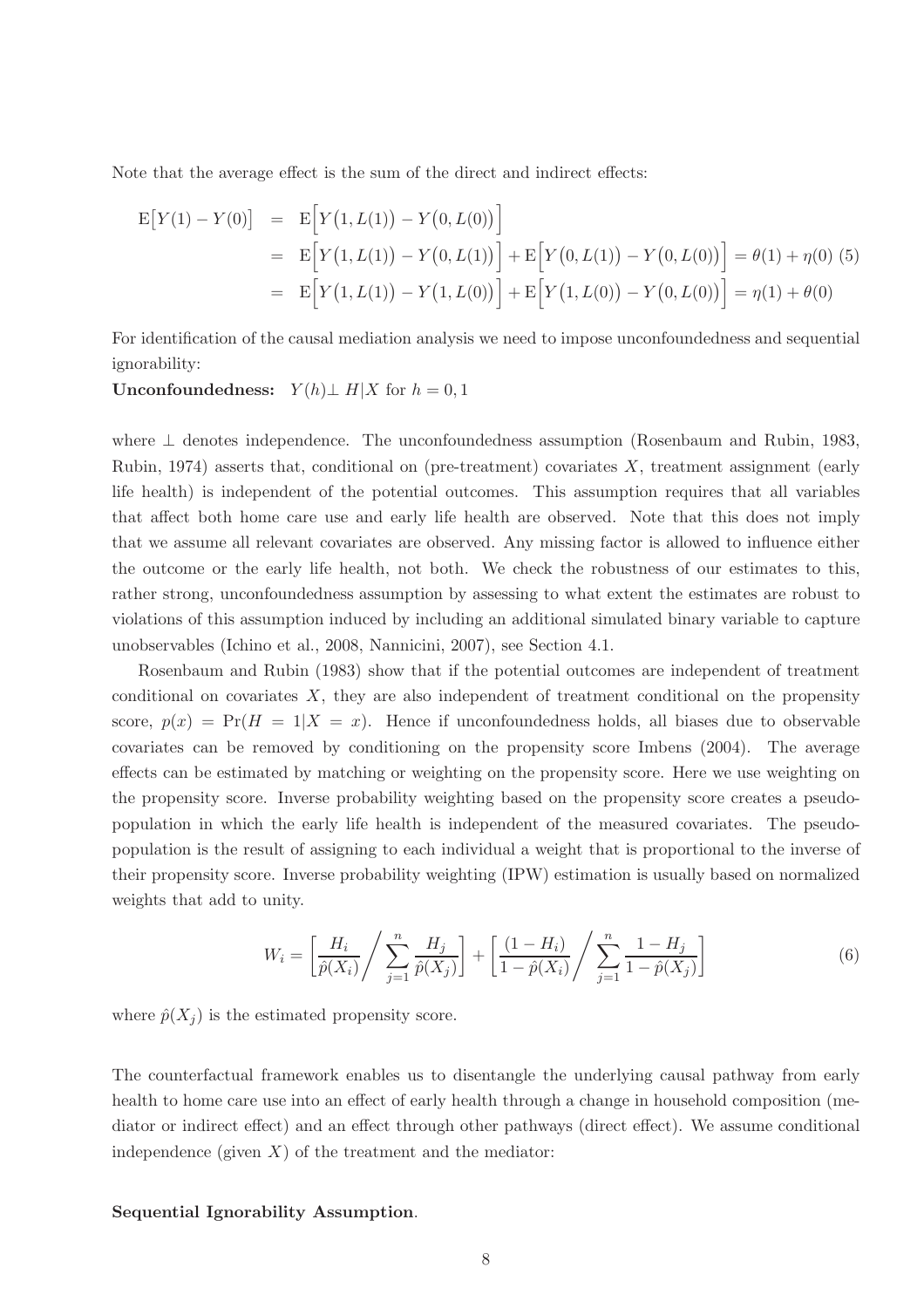The following two statements of conditional independence hold:  ${Y_i(h',j), L(h)}\perp H|X$  and  $Y_i(h',j)\perp L(h)|H=h,X, \forall h,h'$  and j in the support of L.

Huber (2014) shows that under the Sequential Ignorability Assumption the direct and indirect effects are identified using an inverse propensity score (IPW) method. The first condition of the Sequential Ignorability Assumption implies that, conditional on observed covariates  $X$ , no unobserved confounder exists that jointly affects early life health, the household type and the home care use. The second condition implies that, conditional on observed covariates X and early life health, no unobserved confounder exists that jointly affects the household type and the home care use. Sequential Ignorability Assumption is a strong assumption and non–refutable. We therefore carry out a set of sensitivity analyses to quantify the robustness of our empirical findings to violation of the sequential ignorability assumption in Section 4.1. We also have a common support restriction for the propensity score  $Pr(H = 1|X, L)$  including the mediator, i.e. the probability of poor early health given covariates X and mediator L, is bounded between zero and one.

Huber (2014) derives the weights needed to calculate the direct and indirect effects. The weights for the total effect are given in (6). The weights for the direct effect of poor early life on home care use  $\theta(h)$ ,  $(h = 0, 1)$  are

$$
W_{Dir}(0) = \frac{1 - \hat{p}(X, L)}{1 - \hat{p}(X)} \left[ \frac{H}{\hat{p}(X, L)} - \frac{(1 - H)}{1 - \hat{p}(X, L)} \right] \tag{7}
$$

$$
W_{Dir}(1) = \frac{1}{\hat{p}(X)} \bigg[ H - (1 - H) \frac{\hat{p}(X, L)}{1 - \hat{p}(X, L)} \bigg] \tag{8}
$$

where  $\hat{p}(X, L)$  is the estimated propensity score including the household composition, L. The weights for the indirect effect of poor early life operating through household composition on home care use  $\eta(h), (h = 0, 1)$  are

$$
W_I(0) = \frac{I(H=0)}{1 - \hat{p}(X, L)} \left[ \frac{\hat{p}(X, L)}{\hat{p}(X)} - \frac{1 - \hat{p}(X, L)}{1 - \hat{p}(X)} \right]
$$
(9)

$$
W_I(1) = \frac{I(H=1)}{\hat{p}(X,L)} \left[ \frac{\hat{p}(X,L)}{\hat{p}(X)} - \frac{1 - \hat{p}(X,L)}{1 - \hat{p}(X)} \right]
$$
(10)

with  $I(H = h)$  is the indicator function. For estimation we use normalized versions of the sample implied by the weights, such that the weights in either treatment or control groups add up to unity  $(\text{similar to } (6))$ . We estimate the additional propensity scores conditional on the pre-treatment covariates and the mediator,  $\hat{p}(X, L)$ , by logit specifications. We assume a linear probability model for the home care prevalences and the total, direct and indirect effects can be estimated using a weighted (IPW) OLS for each observation year (2004–2013) separately. We estimate the standard errors by 1000 bootstrap draws.

#### 3.3 Selective Attrition

Both poor health and home care use are related to mortality (and other attrition processes) as can be seen in Figure 2. Of the men diagnosed with poor general health at age 18 11% was not observed in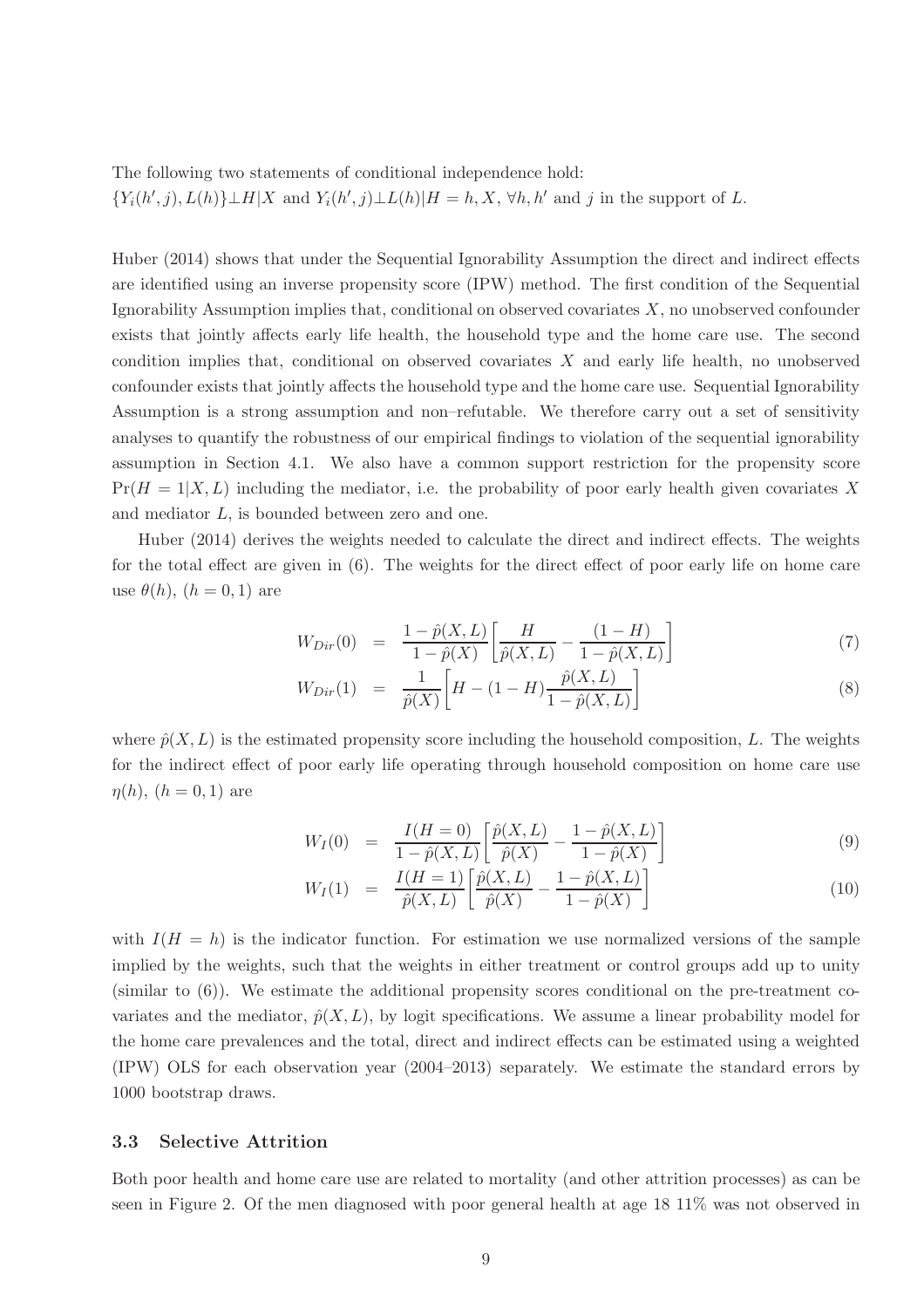2004 (did not survive or emigrated), while only 7% of those without health problems are not observed (died) in 2004. In the years after 2004 the attrition is still higher for those with diagnosed health problems at age 18.<sup>2</sup> As we do not know whether any man used home care before 2004 (probably a negligible percentage) we can only relate home care use to attrition after 2004. For all home care categories mortality is elevated when men are observed users, especially when using personal and nursing care.

Thus, individuals who are observed on  $1/1/2004$ , the first observation of home care use, may be a selective sample. It is likely that factors that influence the home care use (including health at age 18) also influence attrition till 2004 (and subsequently in the years after). We propose to use an additional weighting, based on the attrition probability, to account for selection on observables. Thus, we assume (again) unconfoundedness for the attrition. To this end we estimate a logit model for attrition (i.e. observation) till 2004 based on the whole sample of 45,037 men, including the same covariates as in the previous propensity score and the poor general health indicator. Each individual is weighted by the estimated probability to be observed in 2004.

Of course, even after 2004 attrition may be selective (related to home care use, household composition, early health and other individual characteristics). We therefore also estimate for each consecutive year (and each home care use separately) the (logit) attrition probability based on the same control variables and, additionally, the poor general health indicator, the home care use in the preceding year and the household composition. We calculated weights based on the inverse of these estimated attrition probabilities and re-estimate the total, direct and indirect effects of poor health on home care use using the weights in  $(6)-(10)$  together with these attrition weights in each the consecutive year. Again we calculate the standard errors by 1000 bootstrap draws.

<sup>&</sup>lt;sup>2</sup>Note that only the first attrition difference and attrition differences for the years 2008 and 2010 between those with poor and with no poor health is statistically significant on a 5%-level.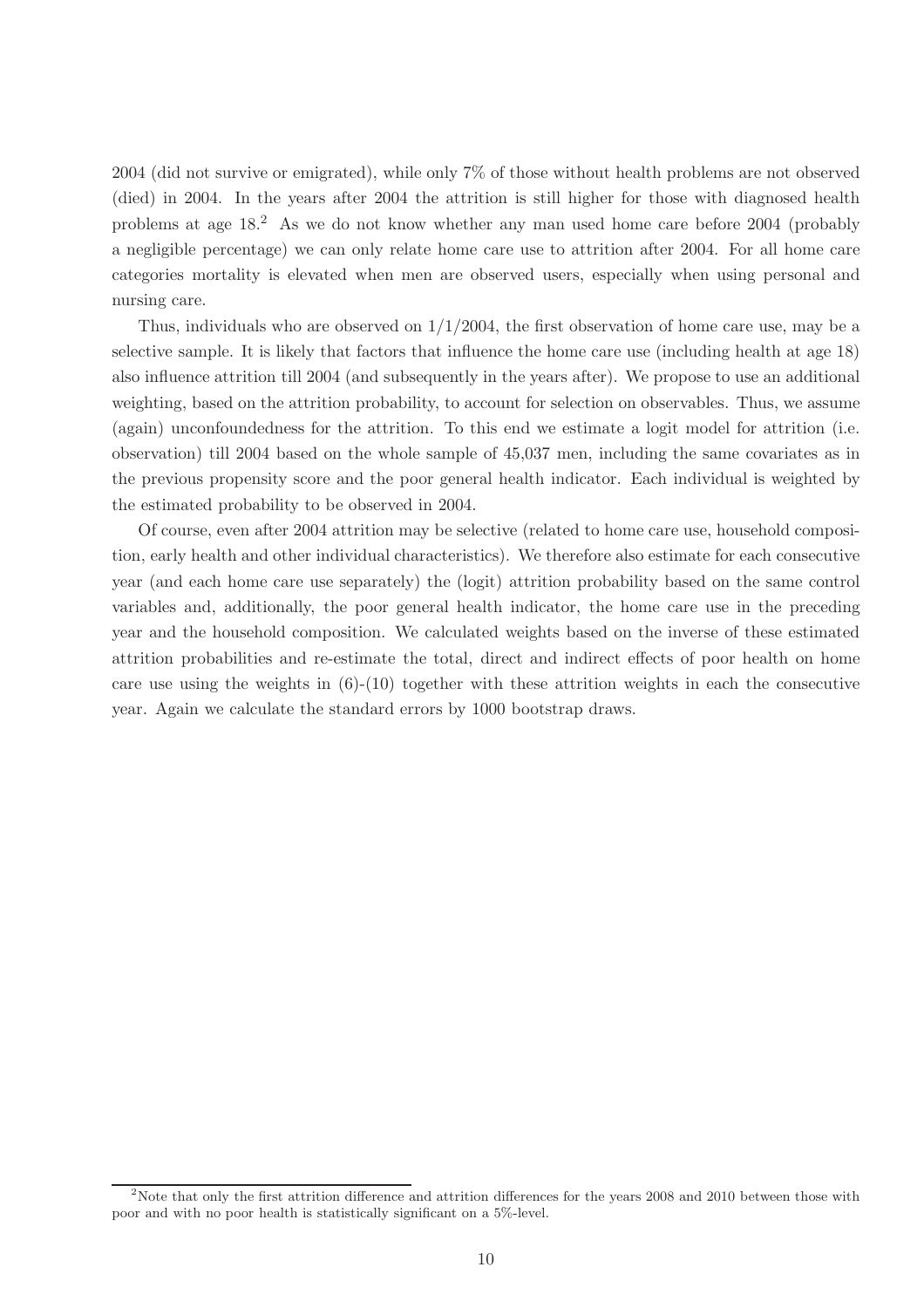

Figure 2: Attrition by health at age 18 and home care use

Notes. The first panel depicts the percentage that was not observed by general health at the military examination at age 18. The second panel depicts the percentage that was not observed by home care use in each year.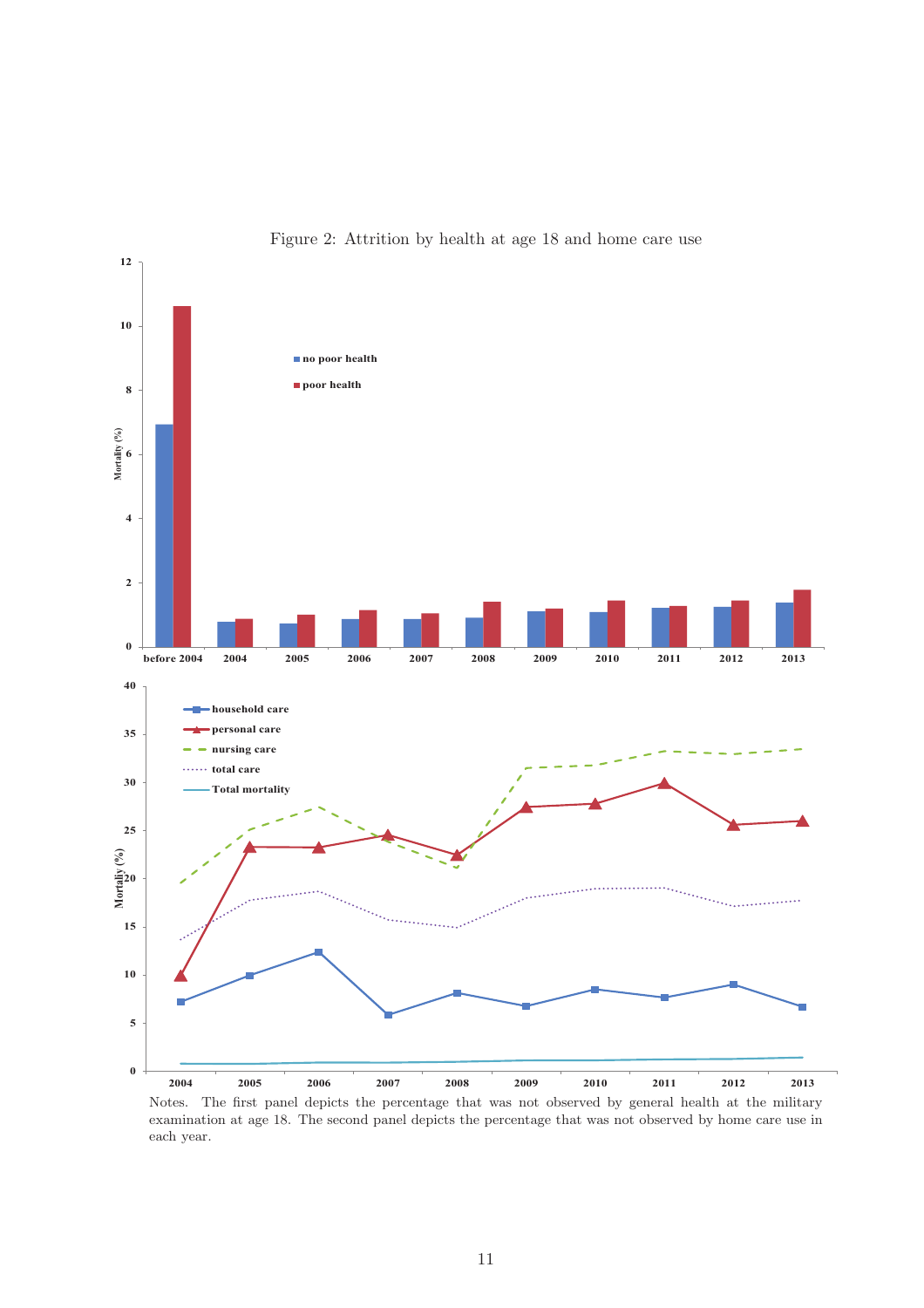### 4 Results

First we estimate a 'standard' Linear Structural equations Model (LSEM), defined in (1) and (2), for each of the four possible home care use types for each year of observation. In all models we include poor general health (the health assessment was fairly or worse) as early health indicator measured at age 18 and having a partner as the mediator. We include other controls that may also influence the home care use: family size, birth rank, region of birth, father's occupation (in six categories), IQ measurement at age 18, religion, a trend in birth month (and trend-squared). We also included another measure of poor health, the famine exposure in utero indicators : Post-natal, born in January 1944 - October 1944; 3rd trimester, born November 1944- January 1945; 2nd trimester, born February 1945 - April 1945; 1st trimester, born may 1945 - July 1945; Pre-conception, born August 1945 - March 1946, the famine cities dummy and the interaction between the time dummies and the famine cities dummy (which give the DiD results).

After fitting each linear equation via ordinary least squares the LSEM results are reported in Table 2. We find large (about 70% of the observed prevalence) effect of poor early health on home care use. The first column in Table 2 presents the raw difference in home care use by general health indication (poor vs not poor). For both household and total care the LSEM results indicate significant total and direct poor health effects on the use of these formal care for the whole observation period 2004–2013. For personal and nursing care the LSEM results are only significant for a few years. For none of the home care categories the LSEM finds a significant indirect effect of poor early life health running through household composition.

The LSEM imposes linear equations. This is relaxed in when using an IPW method. Next we estimate the poor health effects on home care use using the IPW method. We use the same control variables to estimate the propensity score of poor health indicator using a logit model.<sup>3</sup> For an IPW method to hold we need to check if the propensity score is able to balance the distribution of all included variables in both the control (no poor general health) and treated (poor general health) group. One suitable way to check whether there are still differences is by calculating the standardized bias, or normalised difference in means. The standardized bias for each included control variable reveals substantial imbalances between those who have good and those who have poor general health before weighting. These imbalances disappear when we use the inverse propensity weights.<sup>4</sup>

As we mentioned in Section 3.3 the individuals for which we observe their home care home in 2004 (and beyond) may be a selective sample of the original linkage sample. To account for this selectivity we therefore estimate a logit model for attrition (observation in 2004) and additionally a logit model for attrition in each consecutive year.<sup>5</sup> Based on the implied attrition probability we impose an additional weight on the estimation to account for selective attrition. Table 3 presents the total estimated effect and the decomposition estimated effects of the early poor general health health indicator on home care use probability for 2004-2013 accounting for selective attrition.

<sup>&</sup>lt;sup>3</sup>The Table A.1 in the appendix presents the estimated coefficients.

<sup>&</sup>lt;sup>4</sup>Table A.2 in the appendix reports the standardized bias for each included control variable before and after adjusting the data using inverse propensity weighting.

<sup>&</sup>lt;sup>5</sup>The Table A.1 in the appendix presents the estimated coefficients for attrition in 2004. The coefficients of the estimated logit models for consecutive years, accounting for home care use and household composition in the preceding years, are available upon request.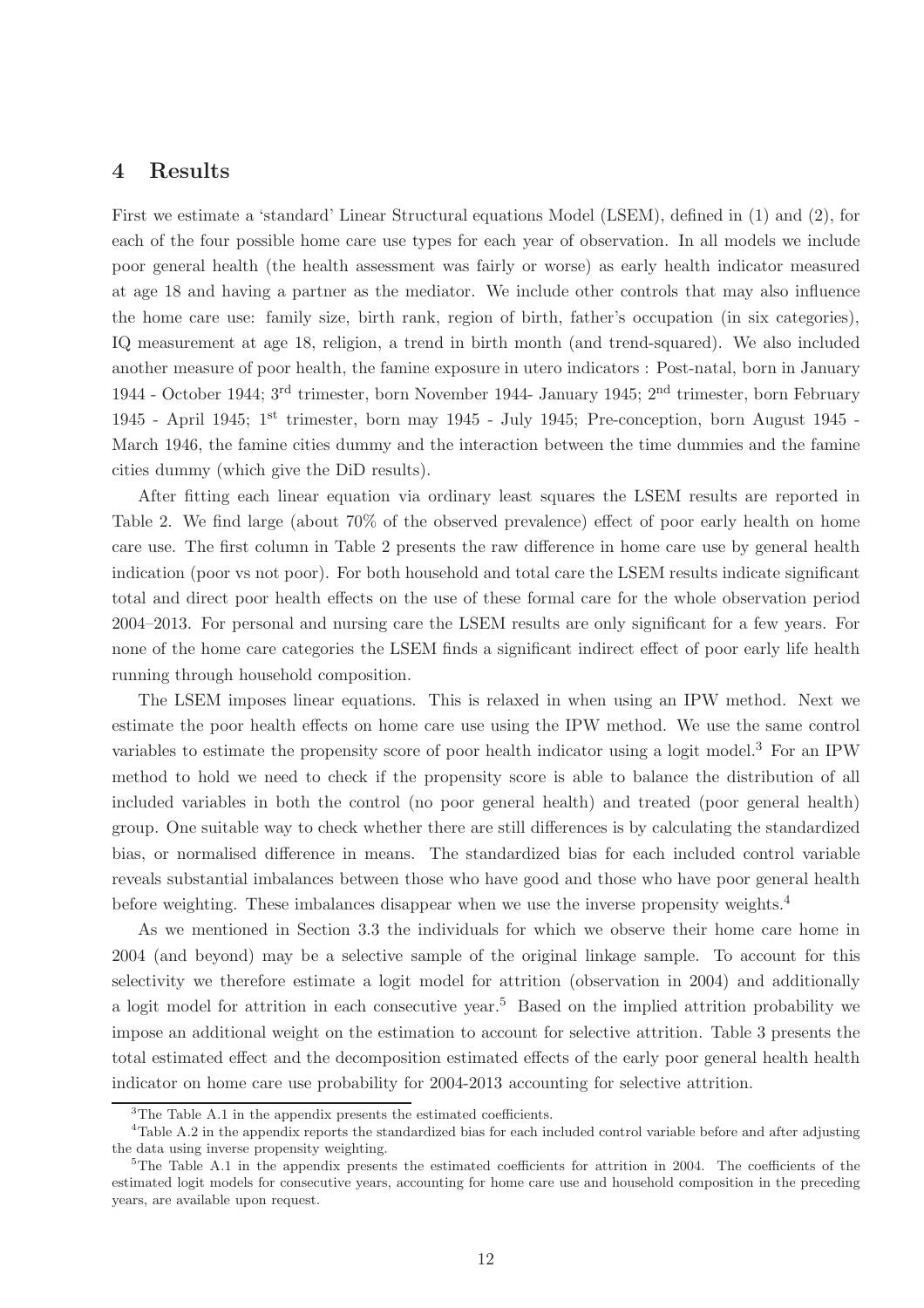Table 2: Impact of early poor general health on home care probability and how it is mediated using LSEM, 2004-2013

|      | raw difference        |                | OLS <sup>a</sup> |          |
|------|-----------------------|----------------|------------------|----------|
|      |                       | total          | direct           | indirect |
|      |                       | Household care |                  |          |
| 2004 | $1.08\%^{**}$         | $0.68\%^{**}$  | $0.56\%^{**}$    | 0.12%    |
| 2005 | $1.12\%^{**}$         | $0.71\%^{**}$  | $0.57\%^{**}$    | 0.14%    |
| 2006 | $1.27\%^{**}$         | $0.82\%^{**}$  | $0.66\%^{**}$    | $0.16\%$ |
| 2007 | $1.13\%^{**}$         | $0.71\%^{**}$  | $0.55\%^{**}$    | $0.16\%$ |
| 2008 | $1.05\%^{**}$         | $0.58\%^{**}$  | $0.40\%^*$       | $0.18\%$ |
| 2009 | $1.13\%**$            | $0.73\%^{**}$  | $0.54\%^{**}$    | $0.26\%$ |
| 2010 | $1.39\%^{**}$         | $0.93\%^{**}$  | $0.70\%^{**}$    | 0.24%    |
| 2011 | $1.54\%^{**}$         | $0.97\%^{**}$  | $0.73\%^{**}$    | 0.24%    |
| 2012 | $1.54\%^{**}$         | $0.95\%^{**}$  | $0.70\%^{**}$    | 0.25%    |
| 2013 | $1.59\%^{**}$         | 1.09%**        | $0.84\%^{**}$    | 0.24%    |
|      |                       | Personal care  |                  |          |
| 2004 | $0.83\%^{**}$         | $0.40\%^{**}$  | $0.29\%^*$       | 0.12%    |
| 2005 | $0.70\%^{**}$         | $0.37\%$ *     | $0.29\%^*$       | $0.08\%$ |
| 2006 | $0.37\%^{**}$         | $0.10\%$       | 0.02%            | 0.07%    |
| 2007 | $0.51\%^{**}$         | $0.29\% +$     | 0.21%            | $0.08\%$ |
| 2008 | $0.82\%^{**}$         | $0.44\%^*$     | $0.34\%^*$       | $0.10\%$ |
| 2009 | $0.46\%^{**}$         | $0.00\%$       | $-0.10\%$        | 0.09%    |
| 2010 | $0.86\%^{**}$         | $0.48\%^*$     | $0.37\%^*$       | $0.11\%$ |
| 2011 | $1.13\%^{**}$         | $0.75\%^{**}$  | $0.65\%^{**}$    | $0.10\%$ |
| 2012 | $0.63\%**$            | $0.30\%$       | $0.18\%$         | $0.12\%$ |
| 2013 | $0.65\%^{**}$         | $0.26\%$       | 0.13%            | 0.12%    |
|      |                       | Nursing care   |                  |          |
| 2004 | $0.35\%$ <sup>+</sup> | 0.13%          | 0.06%            | 0.07%    |
| 2005 | $0.65\%^{**}$         | 0.24%          | 0.18%            | $0.06\%$ |
| 2006 | $0.66\%^{**}$         | $0.30\%$       | 0.22%            | 0.08%    |
| 2007 | $0.50\%^{**}$         | $0.26\%$       | 0.18%            | 0.08%    |
| 2008 | $0.48\%^{**}$         | 0.14%          | 0.06%            | 0.08%    |
| 2009 | $0.42\% +$            | $0.13\%$       | 0.06%            | 0.07%    |
| 2010 | $0.55\%^{**}$         | $0.29\%$       | 0.24%            | 0.05%    |
| 2011 | $0.65\%^{**}$         | $0.37\% +$     | $0.33\%$         | 0.04%    |
| 2012 | $0.61\%^{**}$         | $0.54\%^{**}$  | $0.48\%^{**}$    | $0.06\%$ |
| 2013 | $0.52\%^{**}$         | $0.34\%$       | 0.28%            | $0.06\%$ |
|      |                       | Total care     |                  |          |
| 2004 | $1.25\%**$            | $0.63\%^{**}$  | $0.46\%$ *       | 0.17%    |
| 2005 | $1.48\%**$            | $0.77\%^{**}$  | $0.62\%^{**}$    | $0.16\%$ |
| 2006 | $1.71\%**$            | $0.99\%^{**}$  | $0.81\%^{**}$    | $0.18\%$ |
| 2007 | $1.65\%**$            | $0.99\%^{**}$  | $0.79\%^{**}$    | $0.20\%$ |
| 2008 | $1.75\%**$            | $0.88\%^{**}$  | $0.64\%^*$       | $0.24\%$ |
| 2009 | $1.58\%^{**}$         | $0.82\%^{**}$  | $0.58\%^*$       | 0.24%    |
| 2010 | $1.79\%^{**}$         | $1.05\%**$     | $0.78\%^{**}$    | 0.27%    |
| 2011 | $2.17\%**$            | $1.34\%**$     | $1.08\%$ **      | $0.26\%$ |
| 2012 | $1.94\%^{**}$         | $1.33\%**$     | $1.05\%$ **      | $0.20\%$ |
| 2013 | $1.86\%^{**}$         | $1.20\%**$     | $0.92\%^**$      | 0.28%    |

a Included exogenous covariates: birth order, family size, father's occupation, IQ scores, religion, quadratic trend of the birth date, famine exposure and region of birth.  $^{+}p$  < 0.10,\*  $p$  < 0.05,\*\*  $p$  < 0.01.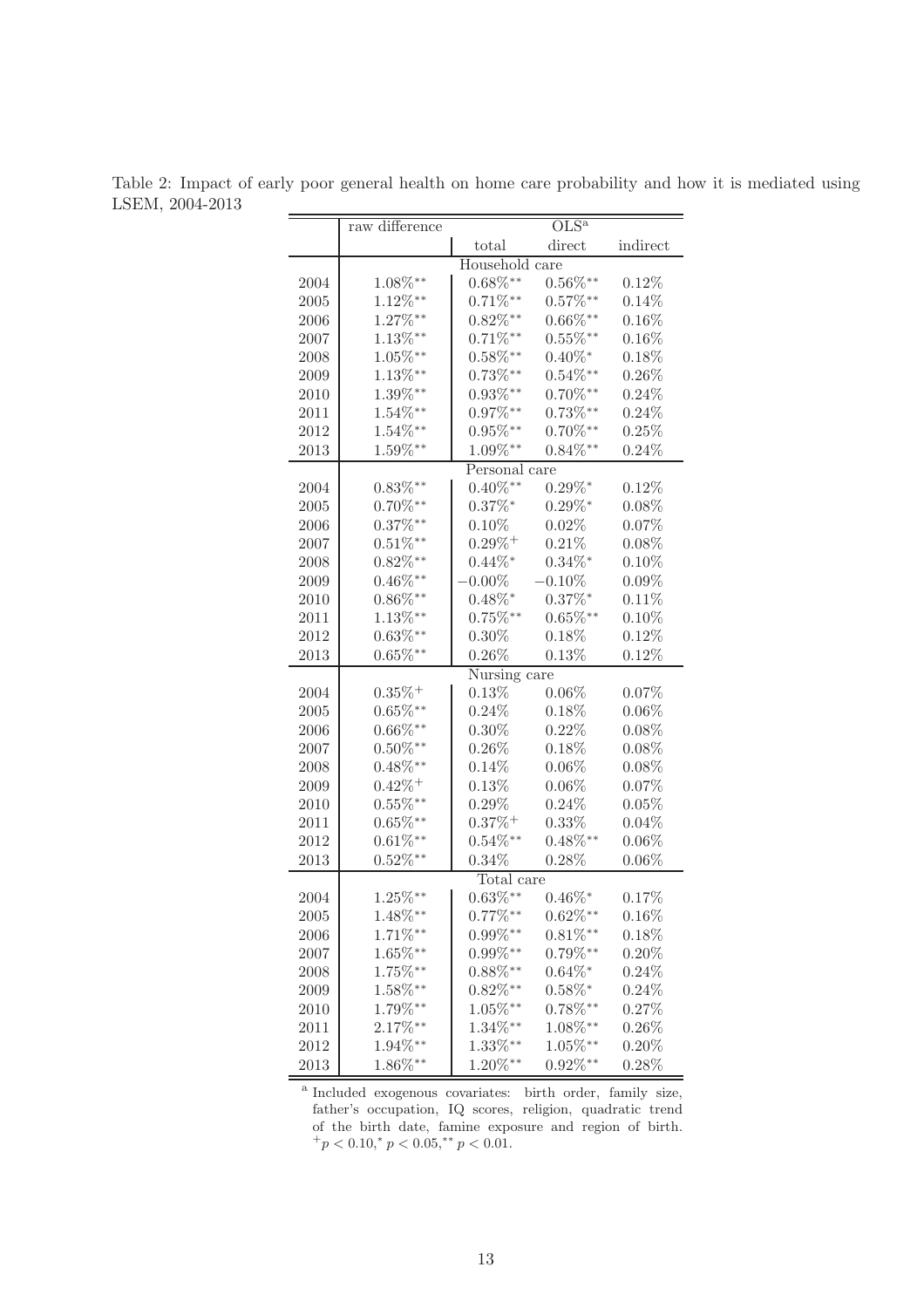In the first column of Table 3 presents total effect of poor general health on each of the four home care probability for 2004-2013 using the inverse propensity weighted method with the weights defined in (6). Next we decompose the total effect into an effect running through household composition (indirect effect) and running through other pathways (direct effect). We distinguish two different decompositions, depending on the whether we look at individuals with poor health or not.

Comparing the IPW results with the LSEM results reveals that not controlling for selectivity lead to overestimate the impact of early health on later life home care use in early years, 2004-2006, and underestimates the impact in later years, 2009-2013.<sup>6</sup> Poor health at age 18 increased the prevalence of household care in 2004 with 0.5% and the prevalence of total care with 0.4%. In 2013 the impact is 1.8% on household care and 2.8% on total care (and 1.5% on personal care and 1.1% on nursing care). For those without poor health at age 18 a large proportion of this effect is a direct impact of poor health,  $\theta(0)$ . For those with poor health at age 18 we only find a significant direct effect,  $\theta(1)$ , for a few observation years. For nursing care we do not find any significant direct effect of poor early life health. For household and total care use we find that the direct effect of poor health for those with poor health,  $\theta(1)$ , is larger than the direct effect of poor health for those without poor health,  $\theta(0)$ . For personal care we only find a significant direct effect of poor health in 2011. The effect of poor health on home care use running through household composition for those with poor health,  $\eta(1)$ , is significant for all home care categories. This indirect effect is increasing over most of the observation years. In 2013 poor health running through household composition is larger for those with poor health,  $\eta(1)$ , than for those without poor health,  $\eta(0)$ . Note that, although the direct effect for those with poor and without poor early health seems to differ a lot, this difference is not significant (for none of the years for none of the home care categories). The same hold for the indirect effects.

 $6$ Comparing these results with the results from an IPW without account for selective attrition, see Table A.3 in the appendix, we find that accounting for selective attrition increases the estimated impact of early life poor health on home care use, especially in later years.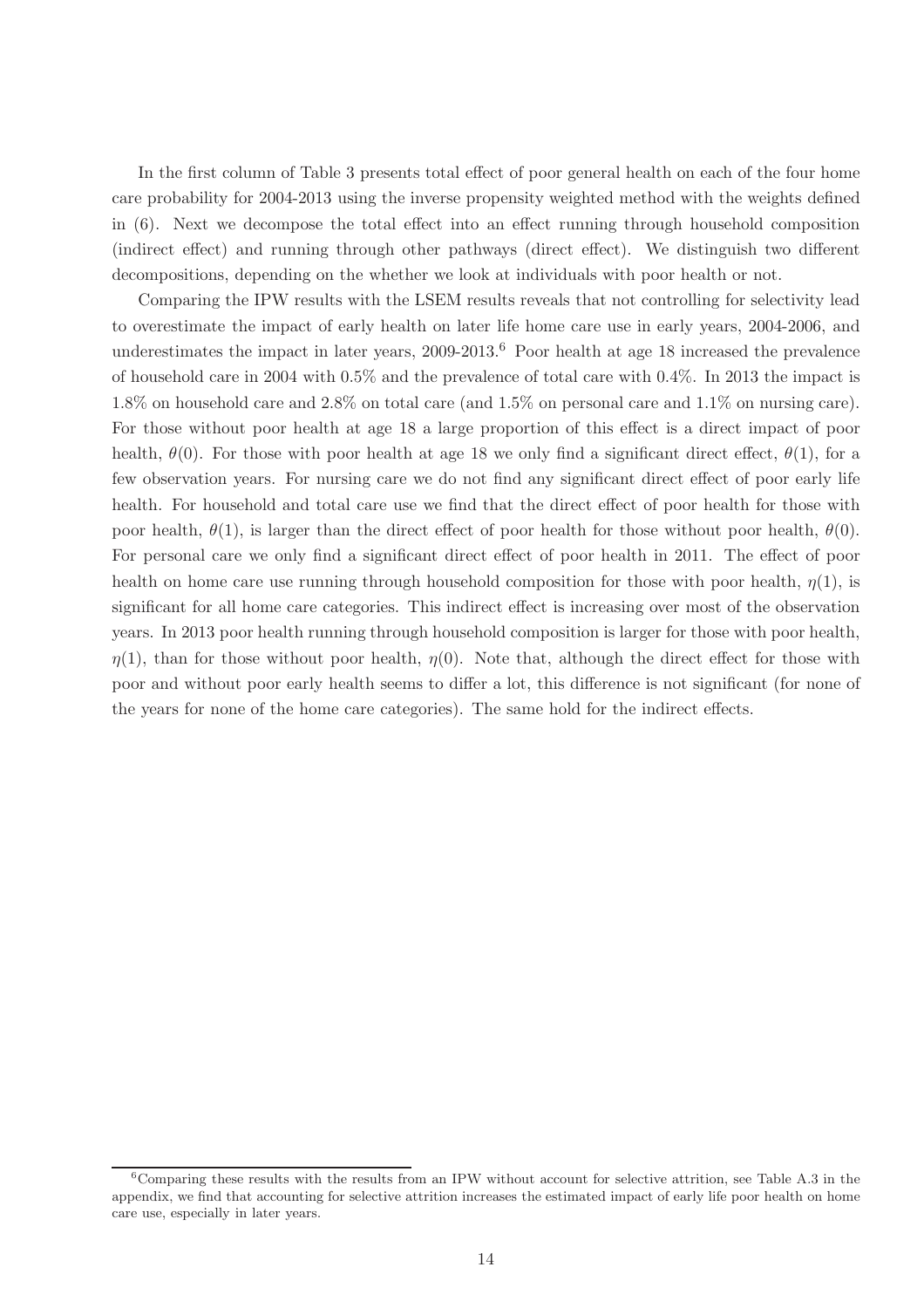|      | Total effect          | Direct effect         |                       | Indirect effect       |                       |
|------|-----------------------|-----------------------|-----------------------|-----------------------|-----------------------|
|      |                       | $\theta(1)$           | $\theta(0)$           | $\eta(0)$             | $\eta(1)$             |
|      |                       |                       | Household care        |                       |                       |
| 2004 | $0.49\%^{**}$         | $0.41\%$ *            | $0.35\%$ *            | $0.08\%$              | $0.15\%^{**}$         |
| 2005 | $0.51\%^{**}$         | $0.37\%$ <sup>+</sup> | $0.35\%$ *            | 0.15%                 | $0.17\%^{**}$         |
| 2006 | $0.65\%^{**}$         | $0.46\%$ <sup>+</sup> | $0.46\%^*$            | $0.19\%$ <sup>+</sup> | $0.19\%^{**}$         |
| 2007 | $0.67\%^{**}$         | 0.41%                 | $0.44\%^*$            | $0.26\%^*$            | $0.23\%**$            |
| 2008 | $0.57\%^*$            | 0.19%                 | 0.33%                 | $0.38\%^{**}$         | $0.24\%^{**}$         |
| 2009 | $0.88\%^{**}$         | 0.54%                 | $0.56\%^*$            | $0.34\%$ *            | $0.31\%**$            |
| 2010 | $1.11\%**$            | $0.67\% +$            | $0.71\%$ *            | $0.43\%^{**}$         | $0.39\%^{**}$         |
| 2011 | $1.37\%$ **           | 0.69%                 | $0.90\%^*$            | $0.69\%^{**}$         | $0.47\%^{**}$         |
| 2012 | $1.41\%$ **           | 0.52%                 | $0.92\%^*$            | $0.88\%^{**}$         | $0.48\%^{**}$         |
| 2013 | $1.80\%***$           | 0.85%                 | $1.29\%^{**}$         | $0.95\%^{**}$         | $0.52\%^{**}$         |
|      |                       |                       | Personal care         |                       |                       |
|      | 0.22%                 | 0.06%                 | 0.09%                 | $0.16\%$              | $0.13\%^{**}$         |
| 2004 | 0.25%                 | 0.14%                 | 0.15%                 | $0.11\%$              | $0.10\%^{**}$         |
| 2005 | $-0.03%$              |                       |                       | 0.05%                 | $0.10\%^{**}$         |
| 2006 |                       | $-0.06\%$             | $-0.13%$<br>$0.09\%$  | 0.07%                 | $0.11\%**$            |
| 2007 | 0.20%                 | 0.13%                 |                       |                       |                       |
| 2008 | 0.47%                 | $-0.01\%$             | 0.29%<br>$-0.02%$     | $0.48\%^*$            | $0.18\%^{**}$         |
| 2009 | 0.14%                 | $-0.50\%$             |                       | $0.64\%^*$            | $0.17\%^{**}$         |
| 2010 | 0.58%                 | 0.37%                 | $0.40\%$              | 0.21%                 | $0.19\%^{**}$         |
| 2011 | $1.17\%$ *            | $1.05\%$ *            | $0.91\%$ *            | 0.12%                 | $0.26\%^{**}$         |
| 2012 | $0.80\%$              | 0.35%                 | 0.47%                 | 0.45%                 | $0.24\%^{**}$         |
| 2013 | $1.51\%$ *            | 0.72%                 | 1.08%                 | $0.79\%^{**}$         | $0.46\%^{**}$         |
|      |                       |                       | Nursing care          |                       |                       |
| 2004 | 0.06%                 | $0.00\%$              | $-0.02\%$             | $0.06\%$              | $0.08\%^{**}$         |
| 2005 | 0.12%                 | $-0.00\%$             | 0.04%                 | 0.12%                 | $0.08\%^{**}$         |
| 2006 | 0.12%                 | $0.09\%$              | 0.04%                 | 0.03%                 | $0.08\%$ *            |
| 2007 | 0.24%                 | $-0.06\%$             | 0.16%                 | $0.30\%$              | $0.08\%^*$            |
| 2008 | 0.07%                 | $-0.15\%$             | $-0.06%$              | 0.22%                 | $0.13\%^{**}$         |
| 2009 | $-0.04\%$             | $-0.30\%$             | $-0.10%$              | 0.25%                 | $0.06\%$ *            |
| 2010 | 0.24%                 | 0.02%                 | 0.18%                 | 0.22%                 | $0.06\%$ <sup>+</sup> |
| 2011 | 0.37%                 | $0.34\%$              | 0.27%                 | 0.03%                 | $0.10\%$ <sup>+</sup> |
| 2012 | $0.73\%$ <sup>+</sup> | 0.72%                 | $0.60\%$              | 0.02%                 | $0.13\%$ *            |
| 2013 | $1.14\%$ <sup>+</sup> | $0.80\%$              | 0.93%                 | $0.34\%$              | $0.21\%$ *            |
|      |                       |                       | Total care            |                       |                       |
| 2004 | $0.38\% +$            | 0.24%                 | 0.19%                 | 0.14%                 | $0.19\%^{**}$         |
| 2005 | $0.60\%^*$            | $0.29\%$              | $0.39\%$              | $0.30\%^*$            | $0.21\%**$            |
| 2006 | $0.75\%**$            | $0.56\%$ <sup>+</sup> | $0.52\% +$            | 0.19%                 | $0.23\%**$            |
| 2007 | $0.96\%^{**}$         | 0.45%                 | $0.68\%$ *            | $0.51\%$ *            | $0.28\%^{**}$         |
| 2008 | $0.86\%$ *            | 0.12%                 | 0.49%                 | $0.74\%^{**}$         | $0.37\%^{**}$         |
| 2009 | $1.17\%$ *            | $0.34\%$              | $0.72\%$ <sup>+</sup> | $0.83\%**$            | $0.44\%^{**}$         |
| 2010 | $1.42\%$ **           | 0.79%                 | $0.92\%$ *            | $0.63\%^{**}$         | $0.50\%^{**}$         |
| 2011 | $1.95\%$ **           | 1.22%                 | $1.34\%$ *            | $0.72\%^{**}$         | $0.61\%^{**}$         |
| 2012 | $2.24\%^{**}$         | 1.06%                 | $1.56\%$ *            | $1.18\%**$            | $0.68\%^{**}$         |
| 2013 | $2.76\%^{**}$         | 1.38%                 | $2.00\%^{**}$         | $1.39\%**$            | $0.76\%^{**}$         |

Table 3: Total, direct and indirect effect of early poor general health on home care probability, 2004- 2013, linear probability model with IPW, accounting for selective attrition

Included exogenous covariates in the estimation of the propensity scores: birth order, family size, father's occupation, IQ scores, religion, quadratic trend of the birth date, famine exposure and region of birth.  $^{+}p < 0.05, ^{**}p < 0.01.$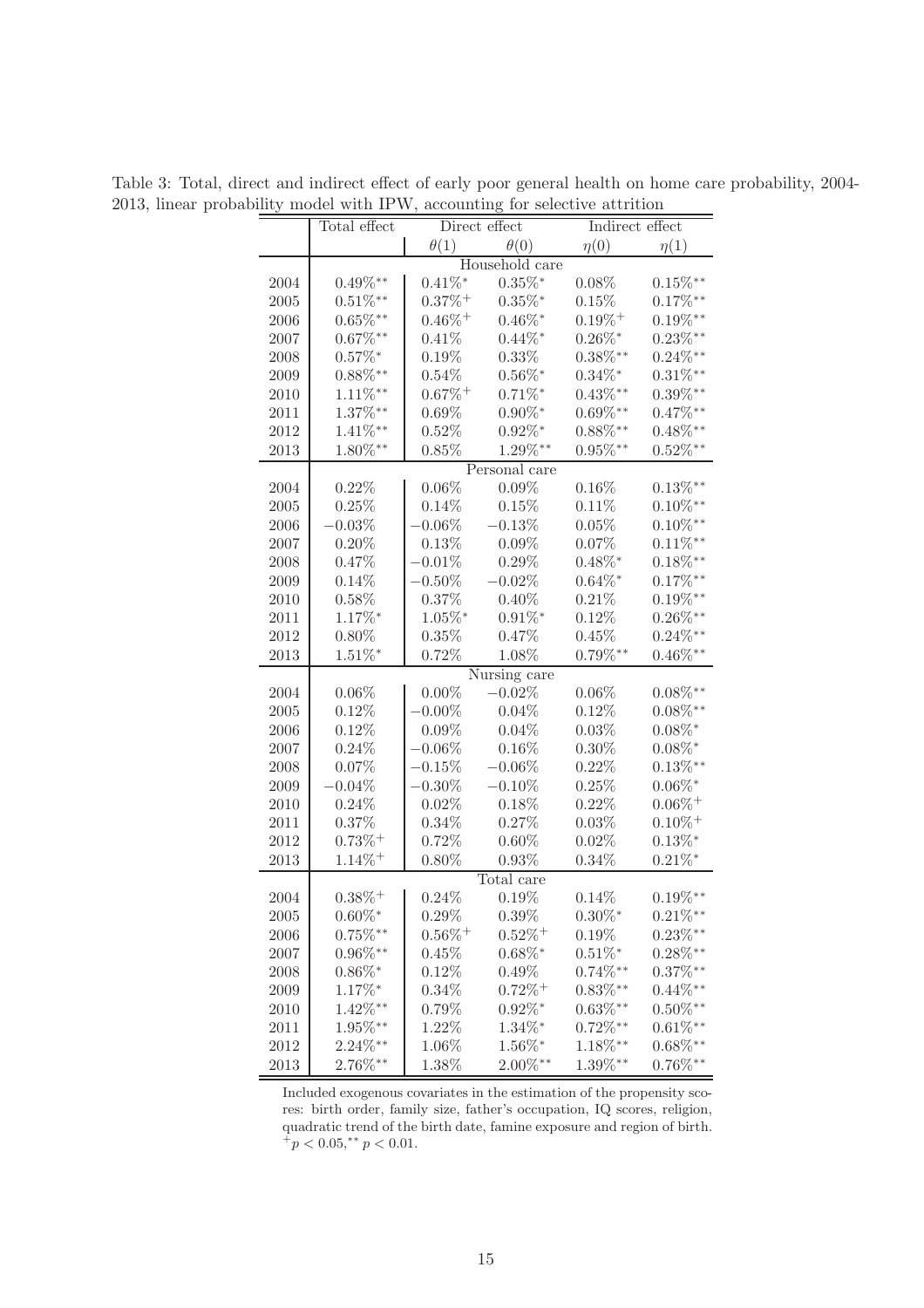#### 4.1 Sensitivity analysis

The critical assumption in propensity score weighting is that of no selection on unobservables. To test the sensitivity of matching estimators to the unconfoundedness assumption we build on the sensitivity analyses of Nannicini (2007) and Ichino et al. (2008). The Ichino et al. (2008) sensitivity analysis assumes that the possible unobserved confounding factors can be summarised in a binary variable, U, and that the unconfoundedness assumption holds conditional on X and  $U, Y(h) \perp H \mid X, U$ and we also impose sequential ignorability conditional on U: (i)  $\{y(h', q), L(h)\}\perp H | X, U \text{ and } (ii)$  $y(h', q) \perp L | H = h, X, U$  for  $\forall h, h' = 0, 1$  and q in the support of L. Given the values of the probabilities that characterize the distribution of U we can simulate a value of the unobserved confounding factor for each individual and re-estimate the model. Then, the distribution of the unobserved binary confounding factor U can be characterised by specifying the probabilities in each of the four groups.

$$
p_{ij} = \Pr(U = 1 | H = i, Y = j, X) = \Pr(U = 1 | H = i, Y = j) \qquad i, j = 0, 1 \tag{11}
$$

A measure of how the different configurations of  $p_{ij}$ , chosen to simulate U, translate into associations of U with the outcome is  $\omega$ , the coefficient of U in a linear regression for the control group  $(H = 0)$ using U and X as covariates. Nannicini (2007) call this coefficient the 'outcome effect'. A measure of the effect of U on the relative probability to be assigned to the treatment is  $\xi$ , with  $\xi$  the coefficient of U in a logit model on the treatment assignment  $(H = 1)$  using U and X as covariates. Nannicini (2007) call this (exponentiated) coefficient the 'selection effect'. A new measure we introduce is, the 'mediator-effect',  $\psi$ , the coefficient of U in a logit model on the household composition for the control group using  $U$  and  $X$  as covariates.

We search for the existence of 'killer'-confounders, i.e. the existence of a set of probabilities  $p_{ij}$ such that if  $U$  were observed the estimated effects would be driven to zero. The reason for doing this is to assess the plausibility of the resulting configuration of  $U$  and how comparable this is to the distribution of observed confounders. In order to reduce the dimensionality of the characterisation of the 'killer'-confounders we follow the suggestion of Nannicini (2007) and fix the probability of  $Pr(U = 1)$  to 0.4 and the difference  $p_{11} - p_{10}$  to zero. Now the simulated confounders U can be fully described by two differences  $d = p_{01} - p_{00}$  and  $s = p_{1.} - p_{0.}$ , with  $p_i = Pr(U = 1|D = i) = p_{i1} \cdot Pr(\delta_1 = 1|D = i)$  $1|D = i + p_{i0} \cdot Pr(\delta_1 = 0|D = i)$  for  $i = 0, 1$ , the fraction of individuals with  $U = 1$  by education level. Nannicini (2007) argues that d is an (inconsistent) measure of the effect of U on the outcome (home care use) for the untreated (lower education level), while s is an (inconsistent) measure of the selection into treatment (higher education level). Both  $d$  and  $s$  are inconsistent measures because they do not account for the association between U and W, while our outcome,  $\Omega$ , selection effects,  $\xi$  and mediation effects  $\psi$ , account for this.

For each probability configuration of U we repeat the simulation of U, the estimation of the outcome effect, the selection effect and the estimation of the treatment effects  $M = 100$  times and obtain the average of these 100 simulations. The total variance of these averages can be estimated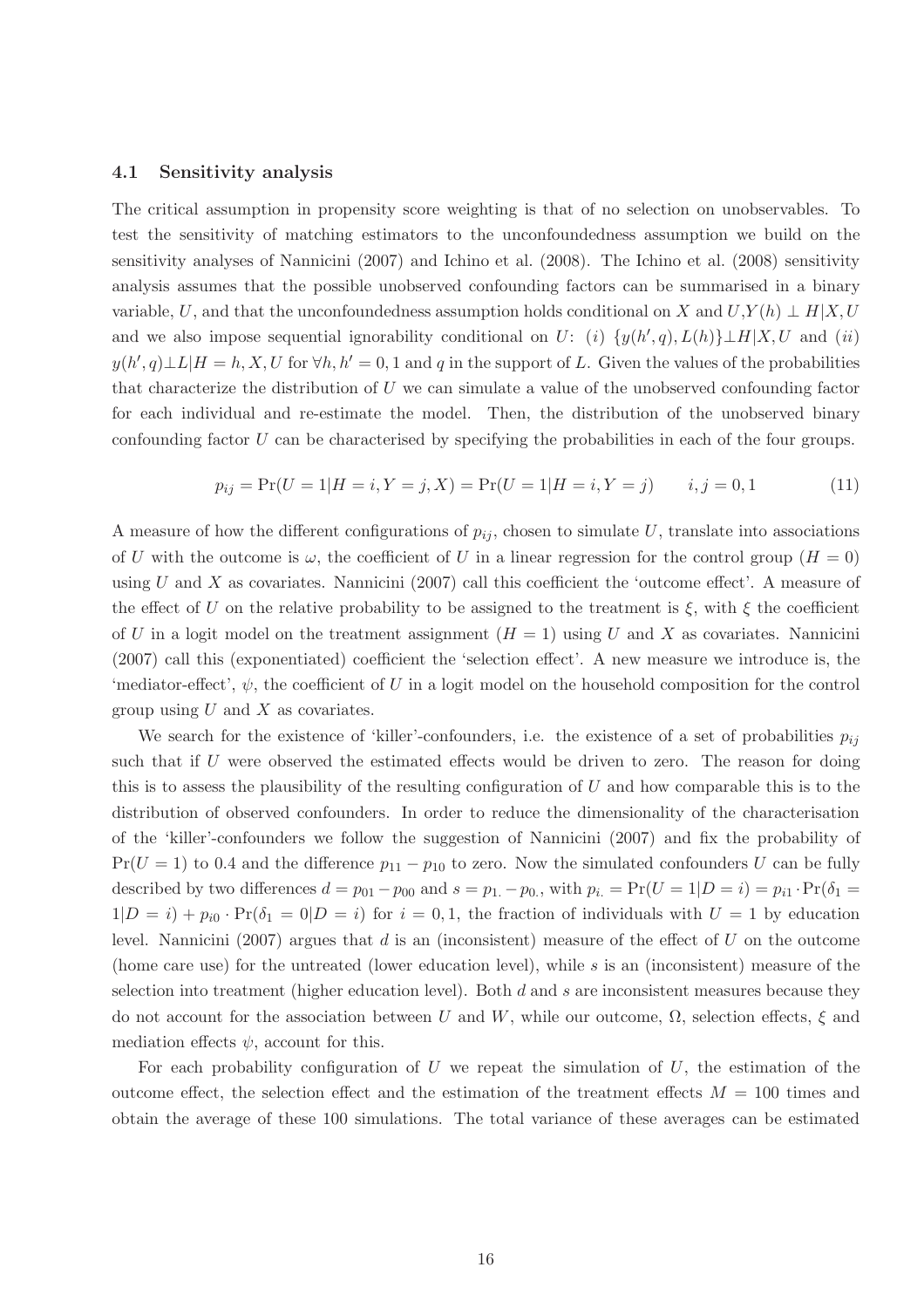from (see Nannicini (2007)):

$$
\text{Var}_f = \frac{1}{M} \sum_{m=1}^{M} s_m^2 + \frac{M-1}{M(M-1)} \sum_{m=1}^{M} (\hat{f}_m - \bar{f})^2
$$
\n(12)

with  $f \in {\omega, \xi}$  of each pairwise education comparison,  $\hat{f}_m$  is the estimated f in each simulation sample m and  $s_m^2$  is its estimated variance.

Next we re-estimate the total effect of early life poor general health on on home care use including U in the propensity score and the decomposition of the effect into a direct and an indirect effect. We only present the results for total home care use. Table 4 reports the simulated difference in total effect and the difference of its decomposition compared to the original estimates when the distribution of U is defined by d, s with  $d, s = 0.1, \ldots, 0.5$  for observation year 2013.<sup>7</sup> Although for high s the differences with the original estimates of the total and direct effects seems large these differences are not significant.

<sup>&</sup>lt;sup>7</sup>Table A.5 to Table A.7 in the appendix reports the sensitivity of the estimation for the three home care use categories. The sensitivity results for other observation years are available upon request. The simulated outcome-, selection and mediation effects can be found in Table A.4 in Appendix A.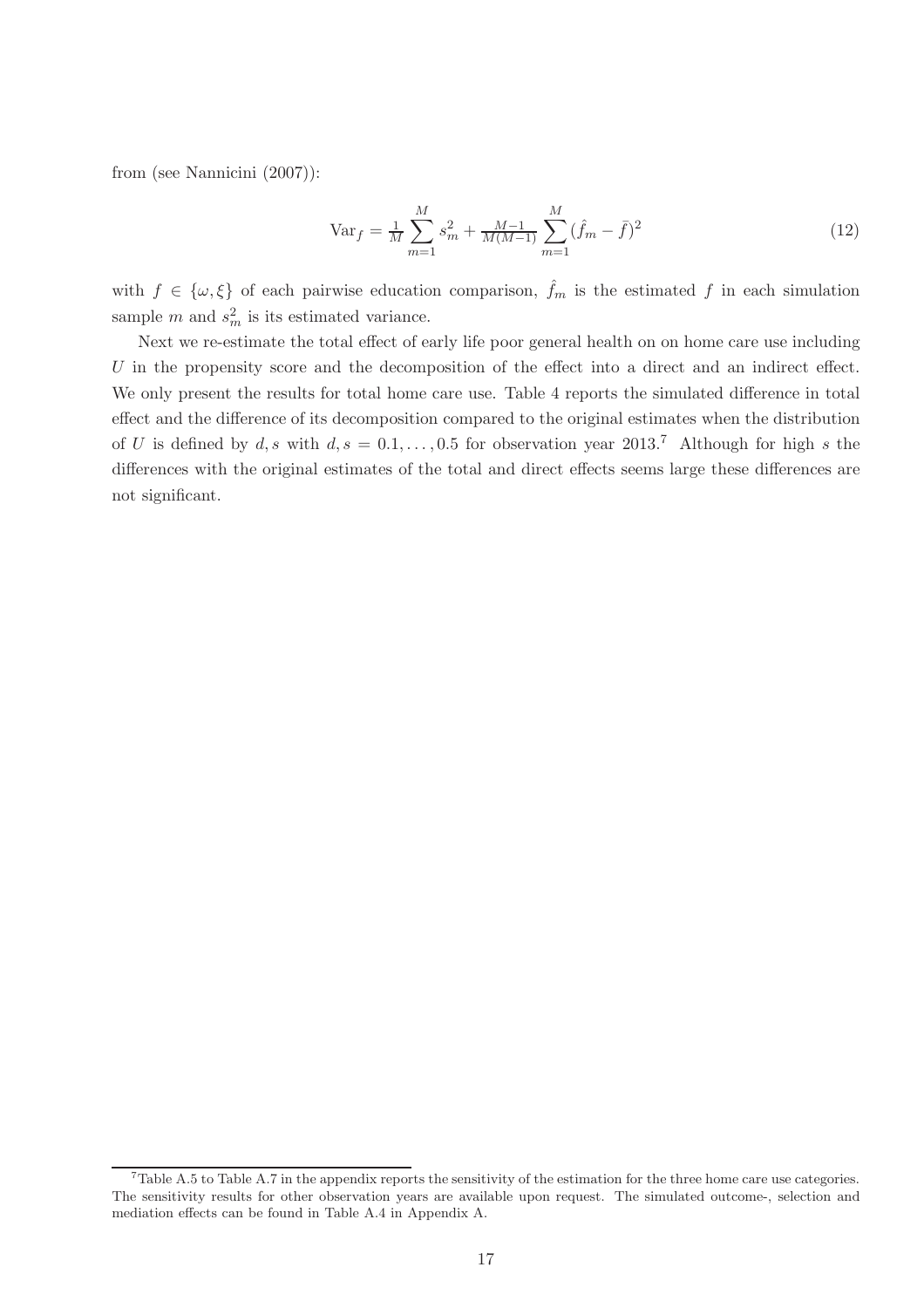|                      | Total effect  |             | Direct effect |            | Indirect effect |
|----------------------|---------------|-------------|---------------|------------|-----------------|
|                      |               | $\theta(1)$ | $\theta(0)$   | $\eta(0)$  | $\eta(1)$       |
| original             | $2.76\%^{**}$ | 1.38%       | $2.00\%**$    | $1.39\%**$ | $0.76\%^{**}$   |
|                      |               |             |               |            |                 |
| $d = 0.1 \& s = 0.1$ | $-0.10\%$     | $-0.11%$    | $-0.07\%$     | $0.00\%$   | $-0.02%$        |
| $d = 0.1 \& s = 0.2$ | 0.03%         | $-0.06%$    | $-0.01\%$     | 0.03%      | $-0.01%$        |
| $d = 0.1 \& s = 0.3$ | $0.06\%$      | $-0.02%$    | $0.04\%$      | 0.07%      | $0.00\%$        |
| $d = 0.1 \& s = 0.4$ | 0.12%         | $0.00\%$    | 0.11%         | 0.11%      | 0.01%           |
| $d = 0.1 \& s = 0.5$ | 0.18%         | 0.02%       | $0.16\%$      | 0.15%      | 0.02%           |
|                      |               |             |               |            |                 |
| $d = 0.2 \& s = 0.1$ | $-0.07%$      | $-0.09\%$   | $-0.05%$      | 0.01%      | $-0.02%$        |
| $d = 0.2 \& s = 0.2$ | 0.03%         | $-0.02\%$   | $0.04\%$      | $0.04\%$   | $-0.01%$        |
| $d = 0.2 \& s = 0.3$ | $0.14\%$      | 0.04%       | 0.13%         | 0.09%      | 0.01%           |
| $d = 0.2 \& s = 0.4$ | 0.23%         | 0.09%       | 0.21%         | 0.13%      | 0.02%           |
| $d = 0.2 \& s = 0.5$ | $0.26\%$      | 0.08%       | 0.24%         | 0.17%      | 0.03%           |
|                      |               |             |               |            |                 |
| $d = 0.3 \& s = 0.1$ | $-0.05%$      | $-0.07%$    | $-0.03\%$     | 0.01%      | $-0.02%$        |
| $d = 0.3 \& s = 0.2$ | 0.07%         | 0.02%       | $0.09\%$      | 0.05%      | $-0.01%$        |
| $d = 0.3 \& s = 0.3$ | 0.21%         | 0.10%       | $0.20\%$      | 0.10%      | 0.01%           |
| $d = 0.3 \& s = 0.4$ | $0.29\%$      | 0.14%       | 0.27%         | 0.14%      | 0.02%           |
| $d = 0.3 \& s = 0.5$ | 0.27%         | 0.08%       | 0.24%         | 0.17%      | 0.03%           |
|                      |               |             |               |            |                 |
| $d = 0.4 \& s = 0.1$ | $-0.04%$      | $-0.07%$    | $-0.02\%$     | $0.02\%$   | $-0.02%$        |
| $d = 0.4 \& s = 0.2$ | 0.12%         | $0.06\%$    | 0.13%         | $0.06\%$   | $0.00\%$        |
| $d = 0.4 \& s = 0.3$ | 0.25%         | 0.13%       | 0.23%         | 0.11%      | 0.01%           |
| $d = 0.4 \& s = 0.4$ | $0.29\%$      | 0.14%       | 0.27%         | 0.14%      | 0.02%           |
| $d = 0.4 \& s = 0.5$ | 3.27%         | 0.09%       | 0.24%         | 0.17%      | 0.03%           |
|                      |               |             |               |            |                 |
| $d = 0.5 \& s = 0.1$ | $-0.04\%$     | $-0.07%$    | $-0.02\%$     | 0.02%      | $-0.02%$        |
| $d = 0.5 \& s = 0.2$ | 0.14%         | 0.07%       | 0.14%         | 0.06%      | $0.00\%$        |
| $d = 0.5 \& s = 0.3$ | 0.24%         | 0.13%       | 0.23%         | 0.11%      | 0.01%           |
| $d = 0.5 \& s = 0.4$ | 0.29%         | 0.14%       | 0.27%         | 0.14%      | 0.02%           |
| $d = 0.5 \& s = 0.5$ | 0.27%         | 0.09%       | 0.24%         | 0.17%      | 0.03%           |

Table 4: Sensitivity analysis characterizing 'killer' confounders (mediator), difference with original estimates 2013, Total care  $=$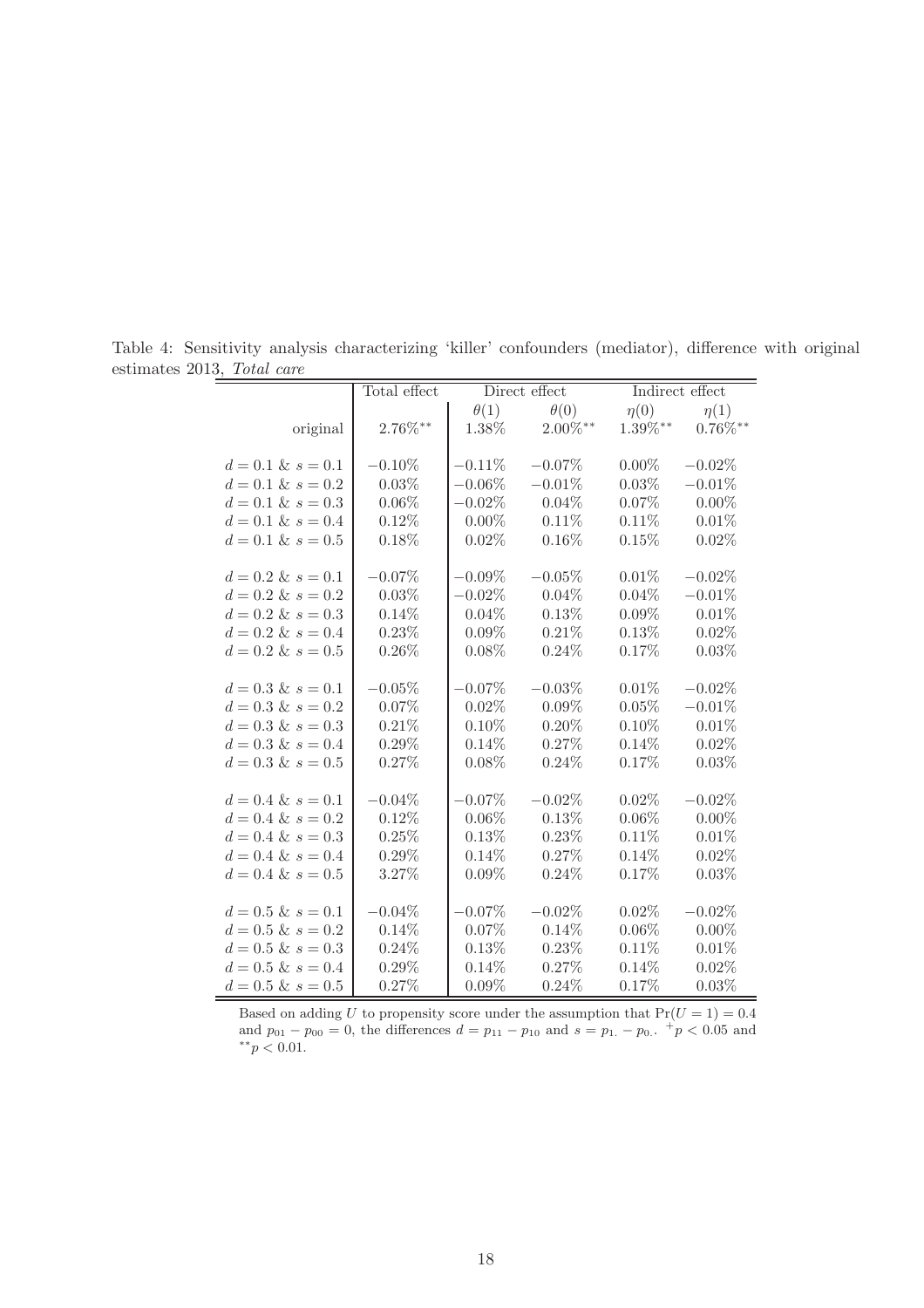## 5 Conclusion

Most studies on the determinants of LTC use have focused on the impact of current health status on the prevalence of formal home care. In this paper we estimate the causal effect of early life health on home care use later in life, and we analyse whether this effect is mediated through household composition.

We use conscription data of Dutch men born between  $1944-1947$  who were examined for military service between 1961-1965, and linked to national death records, data on persons who received nonresidential care in the period 2004-2013 and data on household status information. A limitation of our datais that we only observe men and no information on women is available.

Using an IPW method we estimate the impact of poor health at age 18, the military examination, on home care use later in life. We decompose the impact of poor health into an effect running through household composition (indirect effect) and an effect running through other pathways (direct effect). We account for possible selective attrition till 2004 (and consecutive years) by additionally weighting by the estimated attrition probability.

We find a large impact of poor early life health on home care use, especially in later years. Poor health at age 18 increases the prevalence of household care in 2013 with 1.80% on household care, 1.51% on personal care, 1.14% on nursing care and, 2.76% on total care. For those without poor health at age 18 a large proportion of this effect is a direct impact of poor health. For personal care we only find a significant direct effect of poor health in 2011. The effect of poor health on home care use running through household composition for those with poor health is significant for all home care categories. This indirect effect is increasing over most of the observation years.

From both an academic and a policy perspective, knowing the social mechanisms by which early life health disadvantages translate into poor health outcomes later in life is crucial for the understanding of how to reduce health inequalities and long-term care costs.

### References

- Almond, D. and Currie, J. (2011). Killing me softly: The fetal origins hypothesis. Journal of Economic Perspectives, 25(3):153–72.
- Almond, D., Currie, J., and Duque, V. (2018). Childhood circumstances and adult outcomes: Act II. Journal of Economic Literature, forthcoming.
- Baron, R. M. and Kenny, D. A. (1986). The moderator–mediator variable distinction in social psychological research: Conceptual, strategic, and statistical considerations. Journal of Personality and Social Psychology, 51(6):1173–1182.
- Caliendo, Marco and Kopeinig, Sabine (2008). Some practical guidance for the implementation of propensity score matching. Journal of Economic Surveys, 22(1):31–72.
- Ekamper, P., van Poppel, F., Stein, A., and Lumey, L. (2014). Independent and additive association of prenatal famine exposure and intermediary life conditions with adult mortality between age 18–63 years. Social Science & Medicine, 119:232–239.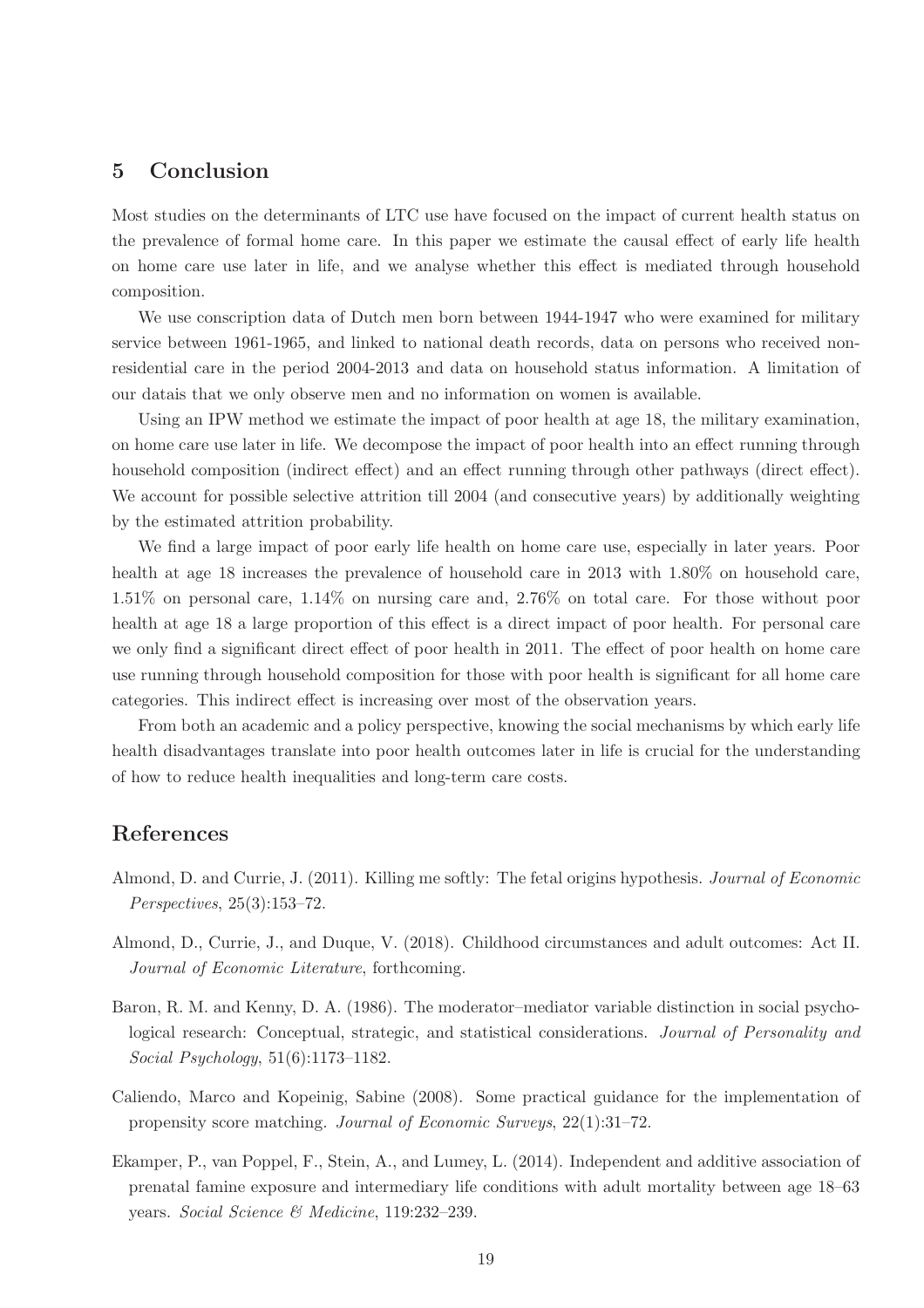- Gardner, J. and Oswald, A. (2004). How is mortality affected by money, marriage, and stress? Journal of Health Economics, 23(6):1181–1207.
- Guner, N., Kulikova, Y., and Llull, J. (2014). Does marriage make you healthier? IZA Discussion Papers 8633, Institute for the Study of Labor (IZA).
- Hirano, Keisuke and Imbens, Guido W and Ridder, Geert (2003). Efficient estimation of average treatment effects using the estimated propensity score. Econometrica, 71(4):1161–1189.
- Huber, M. (2014). Identifying causal mechanisms (primarily) based on inverse probability weighting. Journal of Applied Econometrics, 29(6):920–943.
- Huber, M., Lechner, M., and Mellace, G. (2016). The finite sample performance of estimators for mediation analysis under sequential conditional independence. Journal of Business  $\mathcal{C}$  Economic Statistics, 34(1):139–160.
- Ichino, A., Mealli, F., and Nannicini, T. (2008). From temporary help jobs to permanent employment: What can we learn from matching estimators and their sensitivity? *Journal of Applied* Econometrics, 23:305–327.
- Imai, K., Keele, L., and Tingley, D. (2010a). A general approach to causal mediation analysis. Psychological Methods, 15(4):309–334.
- Imai, K., Keele, L., Yamamoto, T., et al. (2010b). Identification, inference and sensitivity analysis for causal mediation effects. Statistical Science, 25(1):51–71.
- Imbens, G. W. (2004). Nonparametric estimation of average treatment effects under exogeneity. The Review of Economics and Statistics, 86:4–29.
- Kuh, D. and Shlomo, Y. B. (2004). A life course approach to chronic disease epidemiology. Number 2. Oxford University Press.
- Lumey, L. H. and van Poppel, F. W. (1994). The Dutch famine of 1944–45: mortality and morbidity in past and present generations. Social History of Medicine, 7(2):229–246.
- Lund, R., Due, P., Modvig, J., Holstein, B. E., Damsgaard, M. T., and Andersen, P. K. (2002). Cohabitation and marital status as predictors of mortalityan eight year follow-up study. Social Science & Medicine, 55(4):673–679.
- Lund, R., Holstein, B. E., and Osler, M. (2004). Marital history from age 15 to 40 years and subsequent 10-year mortality: a longitudinal study of danish males born in 1953. International Journal of Epidemiology, 33(2):389–397.
- Murray, J. E. (2000). Marital protection and marital selection: Evidence from a historical-prospective sample of american men. Demography, 37(4):511–521.
- Nannicini, T. (2007). A simulation-based sensitivity analysis for matching estimators. STATA Journal, 7:334–350.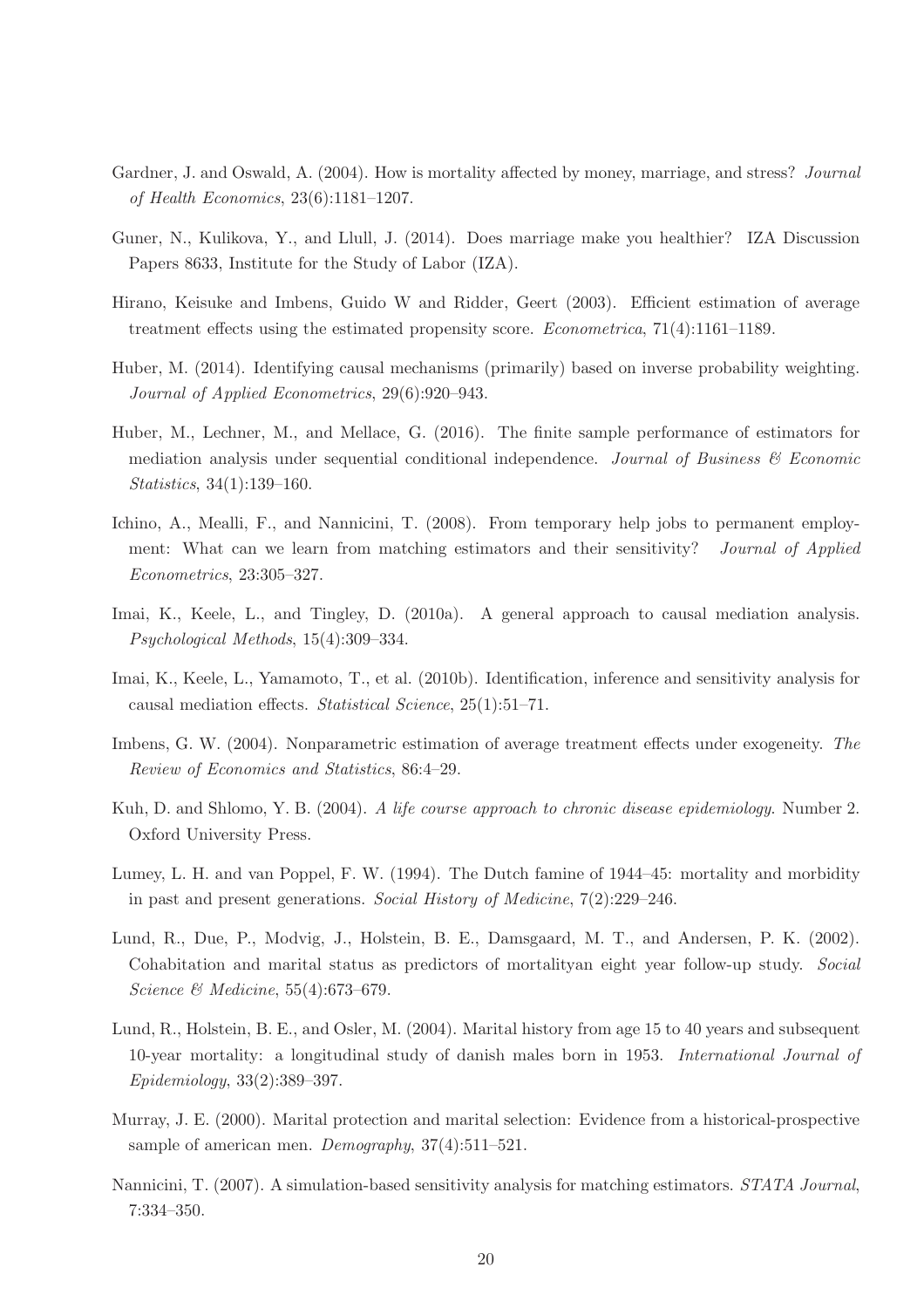- Roseboom, T. J., Van Der Meulen, J. H., Ravelli, A. C., Osmond, C., Barker, D. J., and Bleker, O. P. (2001). Effects of prenatal exposure to the Dutch famine on adult disease in later life: an overview. Molecular and cellular endocrinology, 185(1):93–98.
- Rosenbaum, P. and Rubin, D. B. (1983). The central role of the propensity score in observational studies for causal effects. Biometrika, 70:41–50.
- Rubin, D. B. (1974). Estimating causal effects of treatments in randomized and non–randomized studies. Journal of Educational Psychology, 66:688–701.
- Stein, Z. A., Susser, M. W., Saenger, G., and Marolla, F. (1975). Famine and Human Development: The Dutch Hunger Winter of 1944–1945. Oxford UP, New York.
- Swinkels, J. C., Suanet, B., Deeg, D. J., and van Groenou, M. I. B. (2016). Trends in the informal and formal home-care use of older adults in the netherlands between 1992 and 2012. Ageing  $\mathcal C$  Society, 36(9):1870–1890.
- Van den Berg, G. J. and Gupta, S. (2015). The role of marriage in the causal pathway from economic conditions early in life to mortality. Journal of Health Economics, 40:141–158.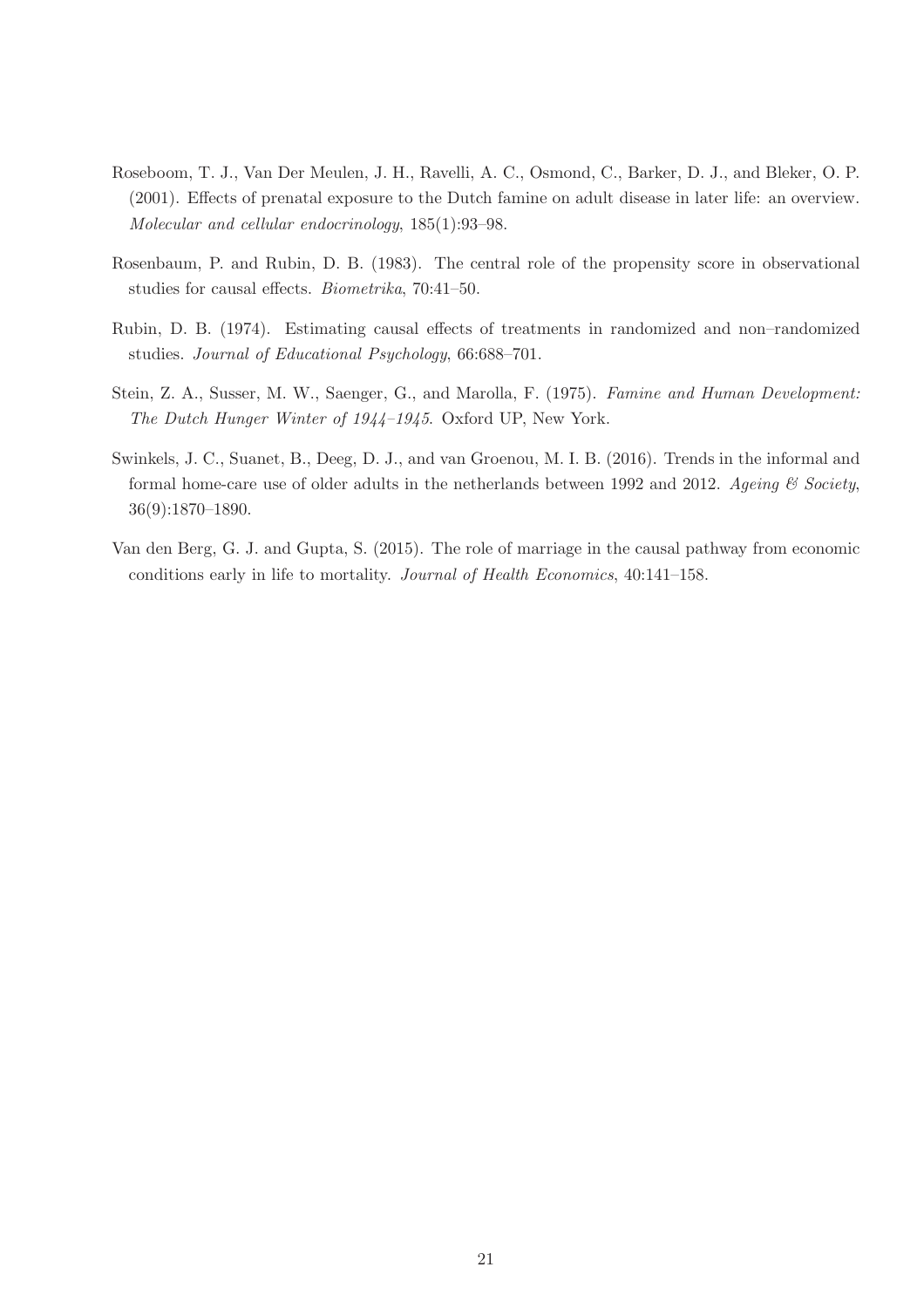## Appendix A Additional tables

| Table A.1: Parameters logit propensity scores |                |          |                     |  |  |
|-----------------------------------------------|----------------|----------|---------------------|--|--|
|                                               | Attrition 2004 |          | Poor general health |  |  |
|                                               |                |          | Mediation           |  |  |
| poor general health                           | $-0.332**$     |          |                     |  |  |
|                                               | (0.051)        |          |                     |  |  |
| partner                                       |                |          | $-0.251**$          |  |  |
|                                               |                |          | (0.041)             |  |  |
| famine exposure in West                       |                |          |                     |  |  |
| Pre-conception                                | $-0.011$       | 0.117    | 0.125               |  |  |
|                                               | (0.134)        | (0.119)  | (0.119)             |  |  |
| $1st$ trimester                               | $0.353+$       | $-0.001$ | $-0.005$            |  |  |
|                                               | (0.179)        | (0.185)  | (0.185)             |  |  |
| $2nd$ trimester                               | 0.014          | $-0.006$ | $-0.009$            |  |  |
|                                               | (0.175)        | (0.179)  | (0.179)             |  |  |
| $3rd$ trimester                               | $-0.358$       | $-0.055$ | $-0.048$            |  |  |
|                                               | 0.213)         | (0.180)  | (0.180)             |  |  |
| Post-natal                                    | (0.181)        | 0.085    | 0.086               |  |  |
|                                               | 0.131)         | (0.130)  | (0.130)             |  |  |
| famine cities                                 | $-0.098$       | 0.059    | 0.049               |  |  |
|                                               | (0.099)        | (0.084)  | (0.084)             |  |  |
| famine exposure period                        |                |          |                     |  |  |
| Pre-conception                                | $-0.015$       | $-0.211$ | $-0.219$            |  |  |
|                                               | (0.140)        | (0.124)  | (0.124)             |  |  |
| $1st$ trimester                               | $-0.317$       | $-0.249$ | $-0.243$            |  |  |
|                                               | (0.196)        | (0.200)  | (0.200)             |  |  |
| $2nd$ trimester                               | $-0.114$       | $-0.355$ | $-0.349$            |  |  |
|                                               | (0.209)        | (0.208)  | (0.208)             |  |  |
| $3rd$ trimester                               | 0.311          | $-0.082$ | $-0.078$            |  |  |
|                                               | (0.260)        | (0.229)  | (0.230)             |  |  |
| Post-natal                                    | $-0.107$       | $-0.144$ | $-0.136$            |  |  |
|                                               | (0.264)        | (0.258)  | (0.258)             |  |  |

 $Table A.1: Demonance locit prononsit$ 

First column gives the coefficients in a logit model of attrition in 2004. The second column gives the coefficients of a logit model of poor general health (excluding the mediator household composition). The third column gives the coefficients of a logit model of poor general health including the mediator. Reference category: region West, father's occupation professional, religion Catholic, born outside famine exposure period, height 170–185 cm, IQ-level 5.  $^+p < 0.05, ^{**}p < 0.01$ .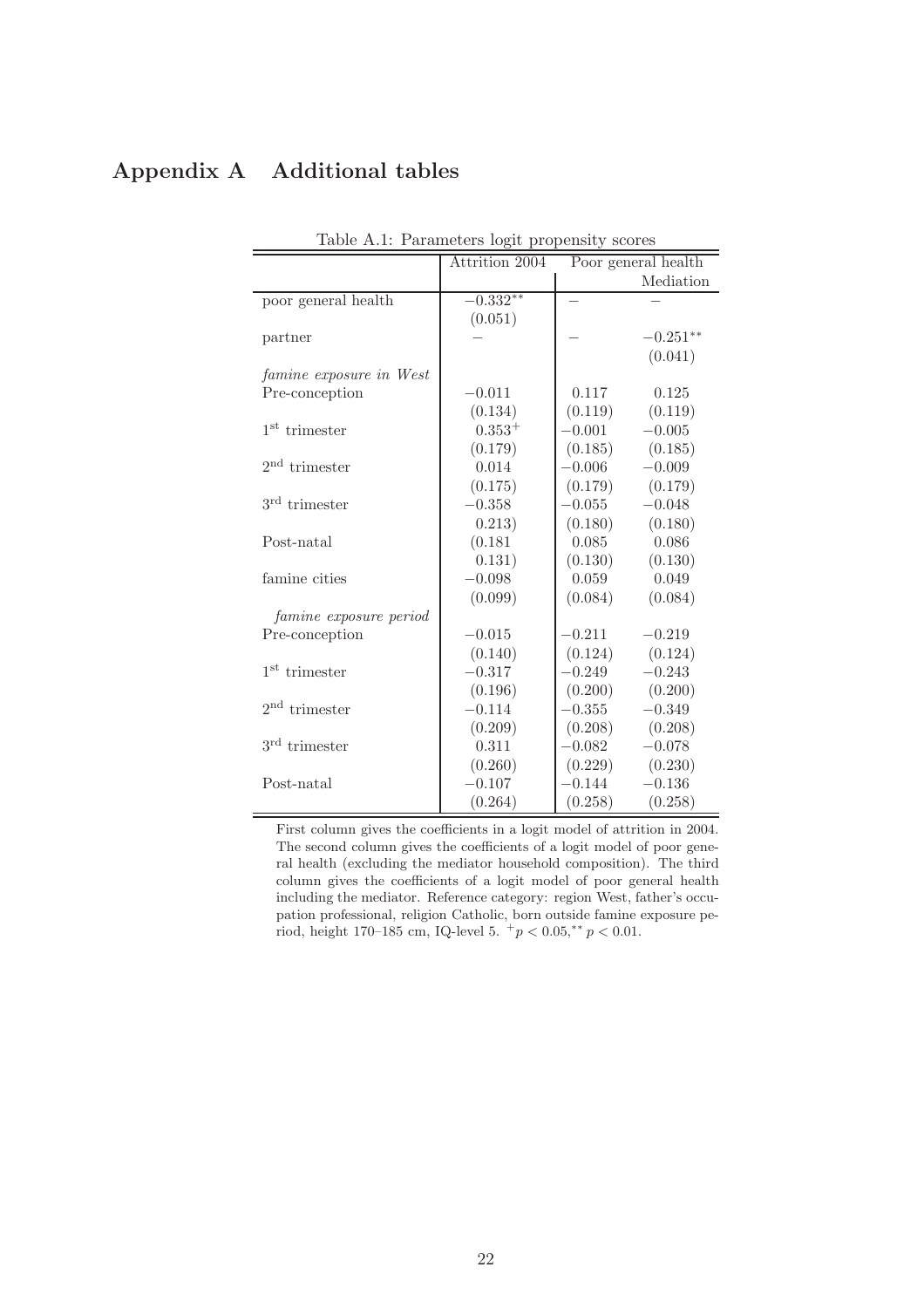|                     | Attrition 2004 | Poor general health |              |
|---------------------|----------------|---------------------|--------------|
|                     |                | Med                 |              |
| family size         | $-0.014$       | $0.102**$           | $0.099**$    |
|                     | (0.012)        | (0.011)             | (0.011)      |
| birth rank          | 0.023          | $-0.100**$          | $-0.096**$   |
|                     | (0.013)        | (0.012)             | (0.012)      |
| South               | $-0.075$       | $-0.038$            | $-0.035$     |
|                     | (0.110)        | (0.101)             | (0.101)      |
| North               | $-0.053$       | 0.120               | 0.126        |
|                     | (0.119)        | (0.112)             | (0.112)      |
| East                | $-0.211$       | 0.166               | 0.173        |
|                     | (0.109)        | (0.099)             | (0.099)      |
| father's occupation |                |                     |              |
| white collar        | $-0.013$       | $-0.108^{+}$        | $-0.102^{+}$ |
|                     | (0.058)        | (0.051)             | (0.051)      |
| farm owner          | $-0.080$       | $-0.281**$          | $-0.266**$   |
|                     | (0.112)        | (0.107)             | (0.107)      |
| skilled             | $-0.116$       | $-0.091$            | $-0.081$     |
|                     | (0.059)        | (0.053)             | (0.053)      |
| unskilled           | $-0.184**$     | $-0.099$            | $-0.094$     |
|                     | (0.069)        | (0.063)             | (0.063)      |
| unknown             | $-0.275***$    | $0.493**$           | $0.480**$    |
|                     | (0.079)        | (0.068)             | (0.068)      |
| IQ                  |                |                     |              |
| 1 (highest)         | $-0.157**$     | $-0.039$            | $-0.039$     |
|                     | (0.054)        | (0.049)             | (0.049)      |
| $\overline{2}$      | $-0.183**$     | 0.066               | 0.062        |
|                     | (0.061)        | (0.054)             | (0.054)      |
| $\overline{4}$      | $-0.312**$     | $0.146+$            | $0.139+$     |
|                     | (0.069)        | (0.063)             | (0.063)      |
| $\overline{5}$      | $-0.611**$     | $0.188**$           | $0.174**$    |
|                     | (0.072)        | (0.072)             | (0.072)      |
| 6 (lowest)          | $-0.562**$     | $0.762**$           | $0.723**$    |
|                     | (0.098)        | (0.084)             | (0.085)      |
| $9 \ (missing)$     | $-0.663**$     | $2.166***$          | $2.134**$    |
|                     | (0.093)        | (0.070)             | (0.070)      |
| religion            |                |                     |              |
| Dutch reformed      | 0.021          | $0.146**$           | $0.149**$    |
|                     | (0.048)        | (0.044)             | (0.044)      |
| Calvinistic         | 0.014          | $-0.011$            | $-0.002$     |
|                     | (0.079)        | (0.071)             | (0.071)      |
| Other               | $0.660**$      | $0.880**$           | $0.906**$    |
|                     | (0.197)        | (0.140)             | (0.139)      |
| None                | $-0.100$       | $-0.005$            | $-0.009$     |
|                     | (0.049)        | (0.047)             | (0.047)      |
|                     |                |                     |              |
| trend               | 0.245          | 0.177               | 0.185        |
|                     | (0.208)        | (0.206)             | (0.206)      |
| trend-squared       | $-0.032$       | $-0.051$            | $-0.052$     |
|                     | (0.038)        | (0.037)             | (0.037)      |
| constant            | $2.752**$      | $-2.504**$          | $-2.301**$   |
|                     | (0.332)        | (0.322)             | (0.324)      |

Table A.1: Parameters logit propensity score (continued)

First column gives the coefficients in a logit model of attrition in 2004. The second column gives the coefficients of a logit model of poor general health (excluding the mediator household composition). The third column gives the coefficients of a logit model of poor general health, including the mediator. Reference category: region West, father's occupation professional, religion Catholic, born outside famine exposure period, height 170–185 cm, IQ-level 5.  $^+p < 0.05$ , \*\*  $p < 0.01$ . 23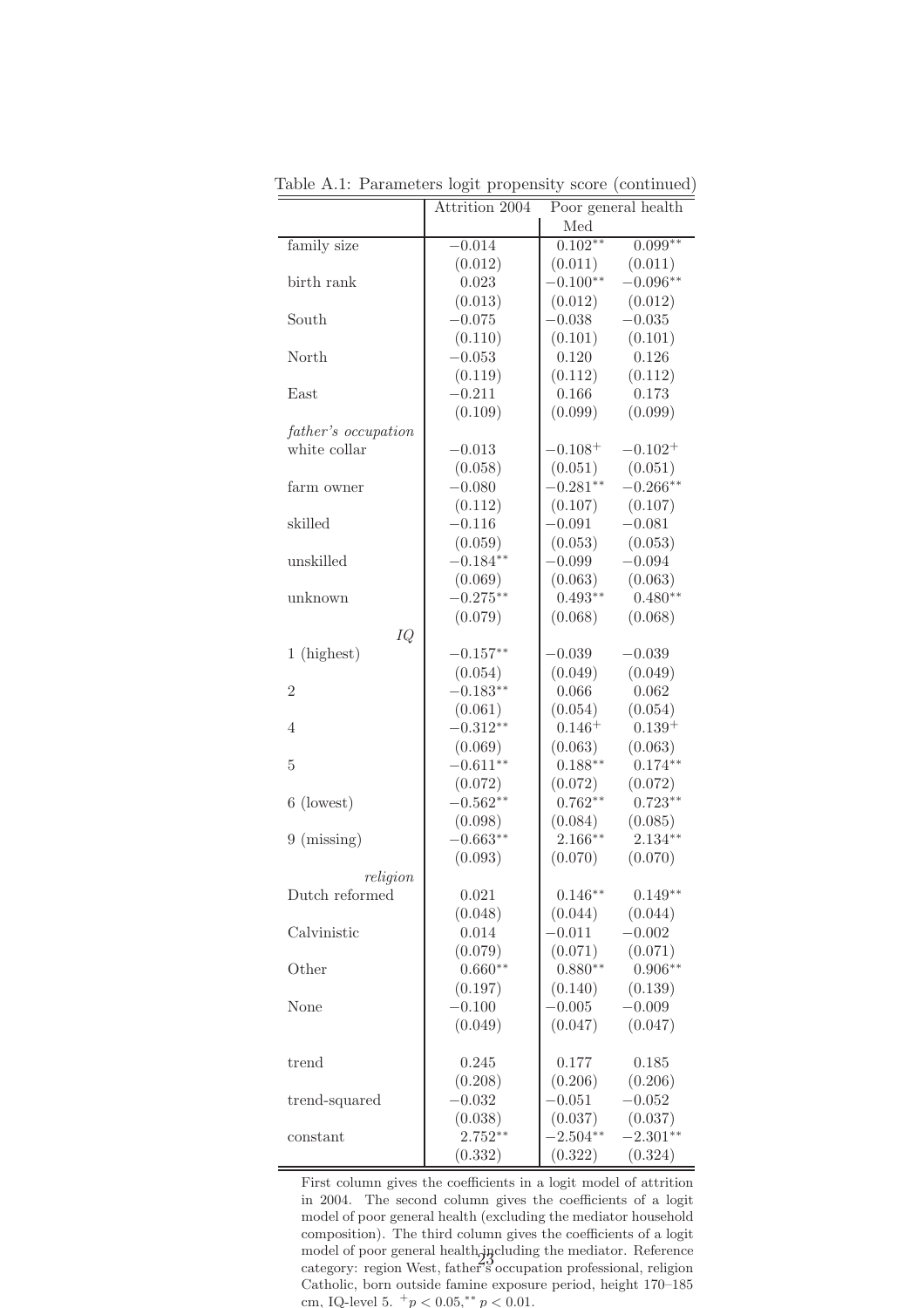|                         | Before   | After         | randai dized bido belore and anter mateming<br>After IPW survival |
|-------------------------|----------|---------------|-------------------------------------------------------------------|
| family size             | 31.82    | $-4.04$       | $-3.43$                                                           |
| birth rank              | $-13.25$ | 1.91          | 1.76                                                              |
| region                  |          |               |                                                                   |
| South                   | $-2.68$  | 0.54          | 0.55                                                              |
| North                   | 0.58     | $-0.41$       | $-0.42$                                                           |
| East                    | 3.91     | $-0.25$       | $-0.15$                                                           |
| father's occupation     |          |               |                                                                   |
| white collar            | $-13.64$ | $-0.07$       | $-0.31$                                                           |
| farm owner              | $-4.57$  | 0.45          | 0.46                                                              |
| skilled                 | $-8.29$  | $-0.21$       | $-0.22$                                                           |
| unskilled               |          | $-3.96$ 0.38  | 0.45                                                              |
| unknown                 | 40.66    | $-1.89$       | $-1.31$                                                           |
| IQ                      |          |               |                                                                   |
| 1 (highest)             | $-20.78$ | $-0.22$       | $-0.42$                                                           |
| $\sqrt{2}$              | $-10.41$ | $-0.01$       | $-0.08$                                                           |
| $\overline{4}$          | $-4.64$  | 0.00          | 0.11                                                              |
| $\overline{5}$          | $-2.28$  | $-0.55$       | $-0.32$                                                           |
| $\,6$<br>(lowest)       | 9.58     | $-0.78$       | $-0.68$                                                           |
| $9 \ (missing)$         | 62.80    | 2.78          | 3.38                                                              |
| religion                |          |               |                                                                   |
| Dutch reformed          | 5.27     | $-0.63$       | $-0.61$                                                           |
| Calvinistic             | $-5.23$  | 0.41          | 0.29                                                              |
| Other                   | 22.02    | 1.72          | 1.76                                                              |
| None                    | $-5.62$  | $-0.82$       | $-0.69$                                                           |
| famine exposure in West |          |               |                                                                   |
| Pre-conception          | 3.95     | $-0.05$       | $-0.09$                                                           |
| $1st$ trimester         | $-4.70$  | $-0.80$       | $-0.82$                                                           |
| $2nd$ trimester         | $-8.95$  | 0.29          | 0.39                                                              |
| $3rd$ trimester         |          | $-3.95 -0.37$ | $-0.31$                                                           |
| Post-natal              | $-2.26$  | $-0.33$       | $-0.23$                                                           |
| famine cities           | $-1.27$  | $-0.05$       | $-0.07$                                                           |
| famine exposure periods |          |               |                                                                   |
| Pre-conception          | 3.21     | 0.06          | 0.02                                                              |
| $1^{\rm st}$ trimester  | $-4.90$  | $-0.58$       | $-0.58$                                                           |
| $2nd$ trimester         | $-9.62$  | 0.18          | 0.28                                                              |
| $3rd$ trimester         | $-3.85$  | $-0.61$       | $-0.55$                                                           |
| Post-natal              | $-4.30$  | $-0.26$       | $-0.10$                                                           |
| trend                   | 12.99    | 1.04          | 0.80                                                              |
| trend-squared           | 12.18    | 1.15          | 0.94                                                              |
| partner                 | $-20.20$ | $-8.10$       | $-8.33$                                                           |

Table A.2: Standardized bias before and after matching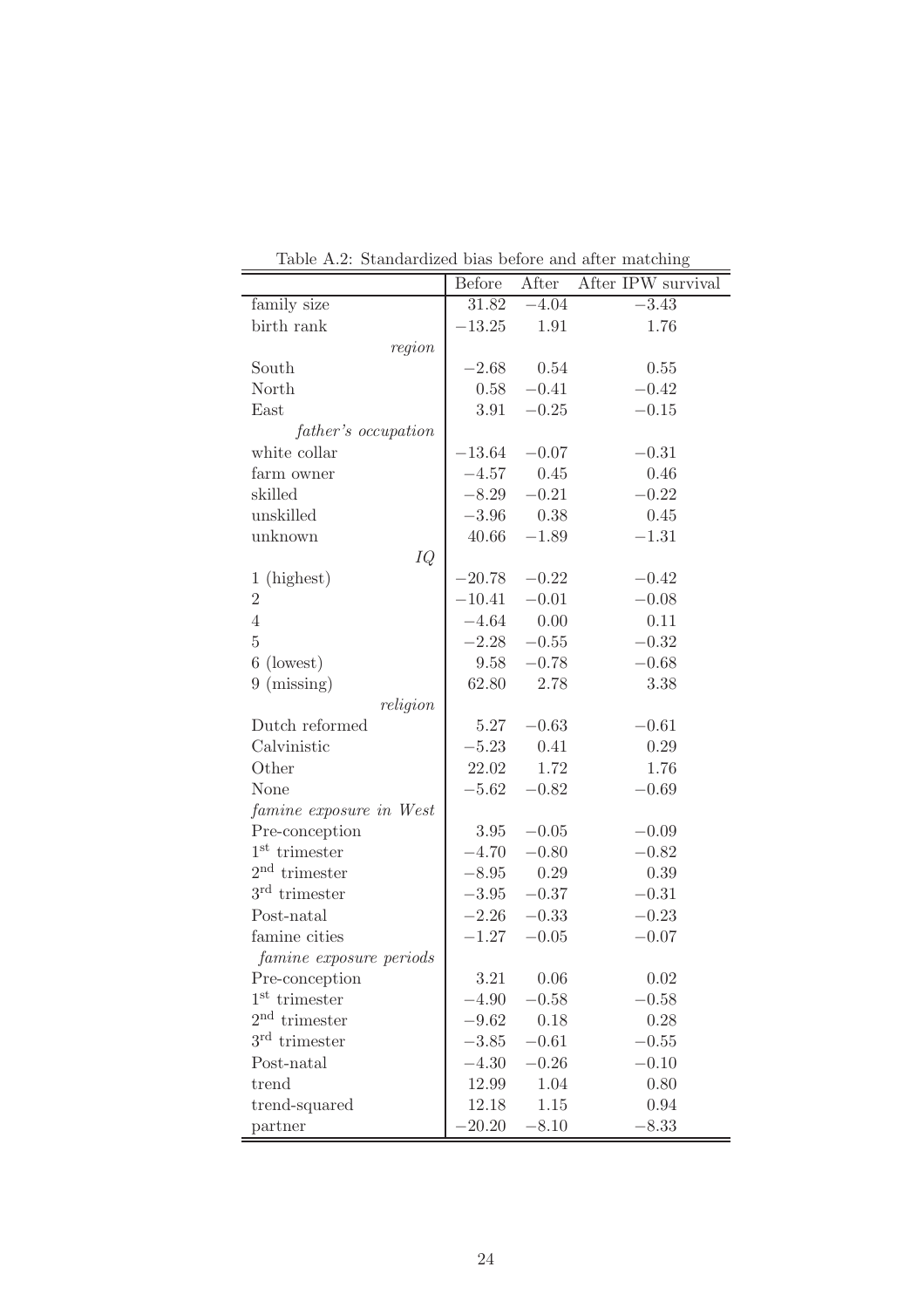|      | Total effect  |                        | Direct effect         | Indirect effect       |                       |
|------|---------------|------------------------|-----------------------|-----------------------|-----------------------|
|      |               | $\theta(1)$            | $\theta(0)$           | $\eta(0)$             | $\eta(1)$             |
|      |               |                        | Household care        |                       |                       |
| 2004 | $0.48\%^{**}$ | $0.40\%$ <sup>*</sup>  | $0.33\%$ *            | $0.08\%$              | $0.15\%^{**}$         |
| 2005 | $0.47\%^{**}$ | $0.33\%$               | $0.31\%$ *            | $0.14\%$              | $0.16\%^{**}$         |
| 2006 | $0.57\%^{**}$ | $0.40\%$ <sup>+</sup>  | $0.40\%$ *            | $0.17\%$ *            | $0.17\%^{**}$         |
| 2007 | $0.56\%^{**}$ | $0.36\%$               | $0.37\%$ *            | $0.20\%^*$            | $0.19\%^{**}$         |
| 2008 | $0.44\%$ *    | 0.11%                  | 0.25%                 | $0.33\%$ *            | $0.19\%^{**}$         |
| 2009 | $0.59\%^{**}$ | $0.32\%$               | $0.36\%$ <sup>+</sup> | $0.27\%$ *            | $0.23\%^{**}$         |
| 2010 | $0.75\%^{**}$ | 0.43%                  | $0.48\%$ *            | $0.32\%^{**}$         | $0.27\%^{**}$         |
| 2011 | $0.85\%^{**}$ | 0.37%                  | $0.55\%$ *            | $0.48\%^{**}$         | $0.30\%^{**}$         |
| 2012 | $0.80\%^{**}$ | $0.24\%$               | $0.52\%^*$            | $0.56\%^{**}$         | $0.28\%^{**}$         |
| 2013 | $0.97\%^{**}$ | $0.39\%$               | $0.71\%^**$           | $0.58\%^{**}$         | $0.26\%^{**}$         |
|      |               | Personal care          |                       |                       |                       |
| 2004 | 0.20%         | 0.05%                  | 0.05%                 | 0.15%                 | $0.15\%$ **           |
| 2005 | 0.22%         | 0.11%                  | 0.10%                 | 0.11%                 | $0.12\%^{**}$         |
| 2006 | $-0.07\%$     | $-0.13\%$              | $-0.13%$              | $0.06\%$              | $0.06\%^{**}$         |
| 2007 | 0.17%         | 0.11%                  | 0.11%                 | $0.06\%$              | $0.06\%^{**}$         |
| 2008 | 0.32%         | $-0.09\%$              | $-0.09%$              | $0.41\%$ *            | $0.41\%^{**}$         |
| 2009 | $-0.05%$      | $-0.52\%$ <sup>+</sup> | $-0.58\%$             | $0.47\%^*$            | $0.53\%^{**}$         |
| 2010 | 0.32%         | 0.18%                  | 0.17%                 | 0.14%                 | $0.15\%^{**}$         |
| 2011 | $0.57\%$ *    | $0.49\%$ <sup>+</sup>  | $0.45\%$ *            | $0.08\%$              | $0.12\%^{**}$         |
| 2012 | 0.18%         | $-0.11\%$              | $-0.12%$              | $0.29\%$              | $0.30\%^{**}$         |
| 2013 | $0.33\%$      | $-0.21\%$              | $-0.22\%$             | $0.54\%^{**}$         | $0.55\%^{**}$         |
|      |               | Nursing care           |                       |                       |                       |
| 2004 | 0.05%         | $-0.01\%$              | $-0.03%$              | $0.06\%$              | $0.08\%^{**}$         |
| 2005 | 0.10%         | $-0.02\%$              | 0.04%                 | 0.12%                 | $0.06\%^{**}$         |
| 2006 | 0.08%         | 0.05%                  | 0.03%                 | 0.03%                 | $0.05\%$ *            |
| 2007 | 0.15%         | $-0.10\%$              | 0.10%                 | 0.25%                 | $0.05\%$ <sup>+</sup> |
| 2008 | 0.01%         | $-0.09\%$              | $-0.07%$              | 0.10%                 | $0.08\%^{**}$         |
| 2009 | $-0.04%$      | $-0.16\%$              | $-0.09%$              | 0.12%                 | $0.05\%$ *            |
| 2010 | 0.24%         | $0.09\%$               | 0.20%                 | 0.15%                 | $0.04\%$              |
| 2011 | 0.18%         | $0.20\%$               | 0.13%                 | $-0.02\%$             | $0.05\%$ <sup>+</sup> |
| 2012 | $0.46\%^*$    | $0.49\%$ *             | $0.39\%$ <sup>+</sup> | $-0.03%$              | $0.07\%$ <sup>+</sup> |
| 2013 | $0.30\%$      | 0.11%                  | 0.24%                 | 0.19%                 | $0.06\%^{**}$         |
|      |               | Total care             |                       |                       |                       |
| 2004 | $0.37\% +$    | $0.21\%$               | 0.17%                 | $0.16\%$              | $0.20\%^{**}$         |
| 2005 | $0.50\%^*$    | $0.21\%$               | $0.31\%$              | $0.29\%^*$            | $0.19\%^{**}$         |
| 2006 | $0.60\%$ *    | $0.41\%$               | $0.39\%$ <sup>+</sup> | $0.21\%$              | $0.21\%**$            |
| 2007 | $0.74\%^{**}$ | $0.32\%$               | $0.49\%$ <sup>+</sup> | $0.42\%$ <sup>+</sup> | $0.25\%^{**}$         |
| 2008 | $0.60\%$ *    | $0.00\%$               | 0.32%                 | $0.60\%^{**}$         | $0.28\%^{**}$         |
| 2009 | $0.59\%^*$    | 0.02%                  | $0.30\%$              | $0.57\%^{**}$         | $0.29\%^{**}$         |
| 2010 | $0.84\%^{**}$ | $0.38\%$               | $0.53\%^+$            | $0.46\%$ *            | $0.31\%^{**}$         |
| 2011 | $1.01\%**$    | $0.56\%$               | $0.67\%$ *            | $0.45\%^*$            | $0.34\%^{**}$         |
| 2012 | $1.13\%$ **   | $0.50\%$               | $0.77\%$ *            | $0.63\%$ *            | $0.36\%^{**}$         |
| 2013 | $1.10\%**$    | $0.26\%$               | $0.74\%$ *            | $0.84\%^{**}$         | $0.36\%^{**}$         |

Table A.3: Impact of early poor general health on home care probability, 2004-2013, linear probability model with IPW, without accounting for selective attrition

Included exogenous covariates in the estimation of the propensity score: birth order, family size, father's occupation, IQ scores, religion, quadratic trend of the birth date, famine exposure and region of birth.  $^{+}p < 0.10, ^{*}p < 0.05, ^{**}p < 0.01$ .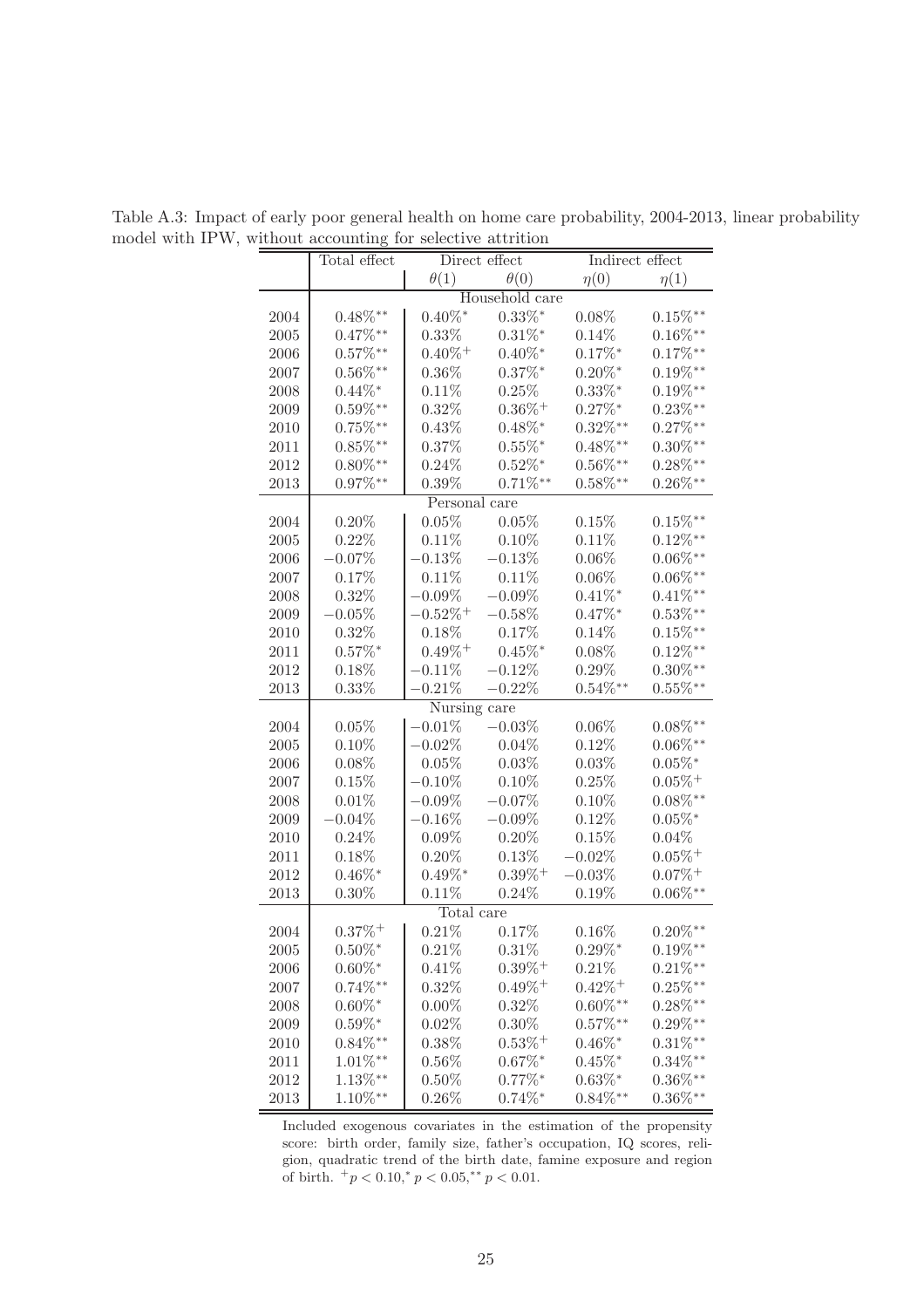Table A.4: Sensitivity analysis characterizing 'killer' confounders: outcome, selection and mediator effects, 2013

|                      |            | Household care |              |                    | Personal care |          |  |
|----------------------|------------|----------------|--------------|--------------------|---------------|----------|--|
|                      | $\omega$   | ξ              | $\psi$       | $\omega$           | ξ             | $\psi$   |  |
| $d = 0.1 \& s = 0.1$ | $0.406**$  | 0.020          | $-0.026$     | $0.407**$          | 0.015         | $-0.014$ |  |
| $d = 0.1 \& s = 0.2$ | $0.805***$ | 0.026          | $-0.352$     | $0.807**$          | 0.018         | $-0.028$ |  |
| $d = 0.1 \& s = 0.3$ | $1.235***$ | 0.031          | $-0.077$     | $1.229**$          | 0.020         | $-0.039$ |  |
| $d = 0.1 \& s = 0.4$ | $1.711***$ | 0.037          | $-0.103^{+}$ | $1.707**$          | 0.021         | $-0.053$ |  |
| $d = 0.1 \& s = 0.5$ | $2.305**$  | 0.040          | $-0.129**$   | $2.301**$          | 0.021         | $-0.066$ |  |
| $d = 0.2 \& s = 0.1$ | $0.400**$  | 0.032          | $-0.026$     | $0.401**$          | 0.025         | $-0.014$ |  |
| $d = 0.2 \& s = 0.2$ | $0.799**$  | 0.037          | $-0.052$     | $0.802**$          | 0.028         | $-0.028$ |  |
| $d = 0.2 \& s = 0.3$ | $1.226**$  | 0.043          | $-0.077$     | $1.222**$          | 0.030         | $-0.039$ |  |
| $d = 0.2 \& s = 0.4$ | $1.702**$  | 0.048          | $-0.102^{+}$ | $1.698**$          | 0.031         | $-0.052$ |  |
| $d = 0.2 \& s = 0.5$ | $2.292**$  | 0.048          | $-0.129**$   | $2.289^{\ast\ast}$ | 0.027         | $-0.066$ |  |
| $d = 0.3 \& s = 0.1$ | $0.393**$  | 0.043          | $-0.025$     | $0.395***$         | 0.035         | $-0.014$ |  |
| $d = 0.3 \& s = 0.2$ | $0.791**$  | 0.049          | $-0.051$     | $0.796**$          | 0.038         | $-0.027$ |  |
| $d = 0.3 \& s = 0.3$ | $1.218**$  | 0.054          | $-0.076$     | $1.216**$          | 0.040         | $-0.039$ |  |
| $d = 0.3 \& s = 0.4$ | $1.692**$  | 0.054          | $-0.102^{+}$ | $1.690**$          | 0.037         | $-0.052$ |  |
| $d = 0.3 \& s = 0.5$ | $2.279**$  | 0.048          | $-0.129**$   | $2.276**$          | 0.028         | $-0.066$ |  |
| $d = 0.4 \& s = 0.1$ | $0.387**$  | 0.054          | $-0.025$     | $0.389**$          | 0.045         | $-0.013$ |  |
| $d = 0.4 \& s = 0.2$ | $0.783**$  | 0.060          | $-0.051$     | $0.790**$          | 0.048         | $-0.027$ |  |
| $d = 0.4 \& s = 0.3$ | $1.210**$  | 0.060          | $-0.076$     | $1.208**$          | 0.045         | $-0.039$ |  |
| $d = 0.4 \& s = 0.4$ | $1.682**$  | 0.055          | $-0.101^{+}$ | $1.680**$          | 0.037         | $-0.052$ |  |
| $d = 0.4 \& s = 0.5$ | $2.265***$ | 0.048          | $-0.128**$   | $2.266**$          | 0.028         | $-0.066$ |  |
| $d = 0.5 \& s = 0.1$ | $0.379**$  | 0.065          | $-0.024$     | $0.381**$          | 0.055         | $-0.013$ |  |
| $d = 0.5 \& s = 0.2$ | $0.777**$  | 0.064          | $-0.050$     | $0.783**$          | 0.051         | $-0.027$ |  |
| $d = 0.5 \& s = 0.3$ | $1.204**$  | 0.060          | $-0.075$     | $1.201**$          | 0.045         | $-0.039$ |  |
| $d = 0.5 \& s = 0.4$ | $1.673**$  | 0.055          | $-0.101^{+}$ | $1.673**$          | 0.037         | $-0.052$ |  |
| $d = 0.5 \& s = 0.5$ | $2.553**$  | 0.048          | $-0.128**$   | $2.257**$          | 0.028         | $-0.065$ |  |

Based on adding U to propensity score under the assumption that  $Pr(U = 1) = 0.4$  and  $p_{01}-p_{00}=0$ , the differences  $d = p_{11}-p_{10}$  and  $s = p_{1.}-p_{0.}$ . No effect would give  $\omega = 0, \xi = 0$ and  $\psi = 0.$  +  $p < 0.05$  and \*\*  $p < 0.01$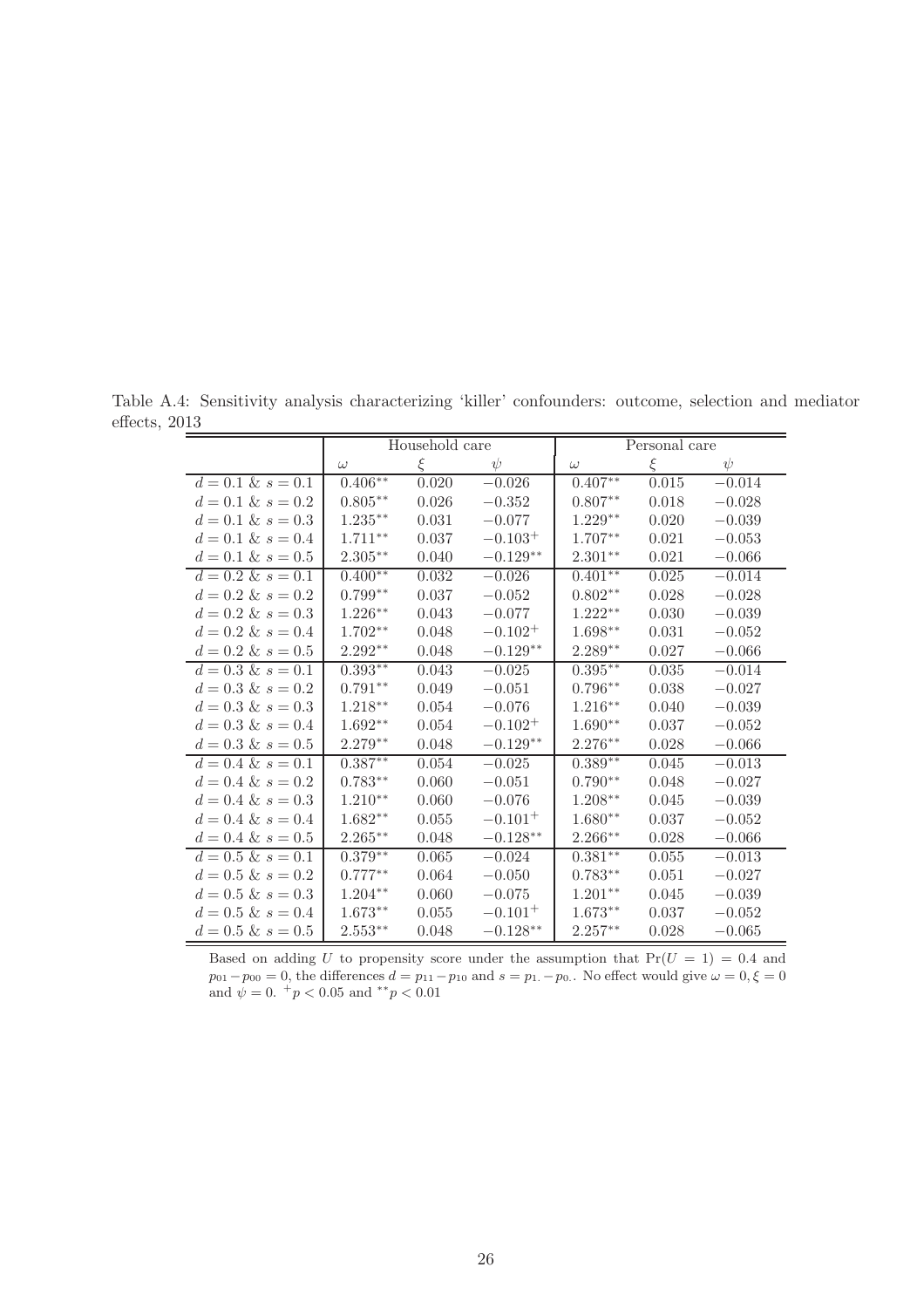Table A.4: Sensitivity analysis characterizing 'killer' confounders: outcome, selection and mediator effects, 2013 (continued)

|                       |                    | Nursing care |            |                    | Total care |              |
|-----------------------|--------------------|--------------|------------|--------------------|------------|--------------|
|                       | $\omega$           | $\xi$        | $\psi$     | $\omega$           | $\xi$      | $\psi$       |
| $d = 0.1 \& s = 0.1$  | $0.400**$          | 0.013        | $-0.007$   | $0.402**$          | 0.029      | $-0.030$     |
| $d = 0.1 \& s = 0.2$  | $0.804^{\ast\ast}$ | 0.016        | $-0.014$   | $0.802**$          | 0.036      | $-0.059$     |
| $d = 0.1 \& s = 0.3$  | $1.227**$          | 0.018        | $-0.018$   | $1.225^{\ast\ast}$ | 0.041      | $-0.087$     |
| $d = 0.1 \& s = 0.4$  | 1.694**            | 0.020        | $-0.024$   | $1.700**$          | 0.047      | $-0.117+$    |
| $d = 0.1 \& s = 0.5$  | $2.292**$          | 0.020        | $-0.031$   | $2.289**$          | 0.051      | $-0.147**$   |
| $d = 0.2 \& s = 0.1$  | $0.394**$          | 0.020        | $-0.007$   | $0.391**$          | 0.049      | $-0.029$     |
| $d = 0.2 \& s = 0.2$  | $0.799**$          | 0.023        | $-0.014$   | $0.791**$          | 0.055      | $-0.059$     |
| $d = 0.2 \& s = 0.3$  | $1.221**$          | 0.026        | $-0.018$   | $1.213**$          | 0.062      | $-0.087$     |
| $d = 0.2 \& s = 0.4$  | $1.688**$          | 0.027        | $-0.024$   | $1.684**$          | 0.067      | $-0.116+$    |
| $d = 0.2 \& s = 0.5$  | $2.281**$          | 0.025        | $-0.031$   | $2.269**$          | 0.065      | $-0.146**$   |
| $d = 0.3 \& s = 0.1$  | $0.390**$          | 0.027        | $-0.006$   | $0.380**$          | 0.068      | $-0.028$     |
| $d = 0.3 \& s = 0.2$  | $0.794**$          | 0.031        | $-0.014$   | $0.780**$          | 0.075      | $-0.058\,$   |
| $d = 0.3 \& s = 0.3$  | $1.215***$         | 0.033        | $-0.018\,$ | $1.201**$          | 0.081      | $-0.086$     |
| $d = 0.3 \& s = 0.4$  | $1.682**$          | 0.031        | $-0.024$   | $1.671^{\ast\ast}$ | 0.079      | $-0.115+$    |
| $d = 0.3 \& s = 0.5$  | $2.272**$          | 0.025        | $-0.031$   | $2.249**$          | 0.065      | $-0.145**$   |
| $d = 0.4 \& s = 0.1$  | $0.386**$          | 0.035        | $-0.006$   | $0.369**$          | 0.088      | $-0.027$     |
| $d = 0.4 \& s = 0.2$  | $0.789**$          | 0.038        | $-0.014$   | $0.770**$          | 0.095      | $-0.057$     |
| $d = 0.4 \& s = 0.3$  | $1.210**$          | $0.036\,$    | $-0.018$   | $1.189^{\ast\ast}$ | 0.091      | $-0.085$     |
| $d = 0.4 \& s = 0.4$  | $1.676**$          | 0.031        | $-0.024$   | $1.656**$          | 0.079      | $-0.114^{+}$ |
| $d = 0.4 \& s = 0.5$  | $2.263**$          | 0.025        | $-0.031$   | $2.228**$          | 0.066      | $-0.145**$   |
| $d = 0.5 \& s = 0.1$  | $0.380**$          | 0.042        | $-0.006$   | $0.358***$         | $0.108+$   | $-0.026$     |
| $d = 0.5 \& s = 0.2$  | $0.784**$          | 0.040        | $-0.014$   | $0.758^{\ast\ast}$ | 0.103      | $-0.056$     |
| $d = 0.5 \& s = 0.3$  | $1.203**$          | 0.036        | $-0.018$   | $1.176**$          | 0.092      | $-0.084$     |
| $d = 0.5$ & $s = 0.4$ | $1.668**$          | 0.031        | $-0.024$   | $1.640**$          | 0.080      | $-0.113+$    |
| $d = 0.5$ & $s = 0.5$ | $2.255***$         | 0.025        | $-0.030$   | $2.209**$          | 0.066      | $-0.144**$   |

Based on adding U to propensity score under the assumption that  $Pr(U = 1) = 0.4$  and  $p_{01}-p_{00}=0$ , the differences  $d = p_{11}-p_{10}$  and  $s = p_{1.}-p_{0.}$ . No effect would give  $\omega = 0, \xi = 0$ and  $\psi = 0.$  +  $p < 0.05$  and \*\* $p < 0.01$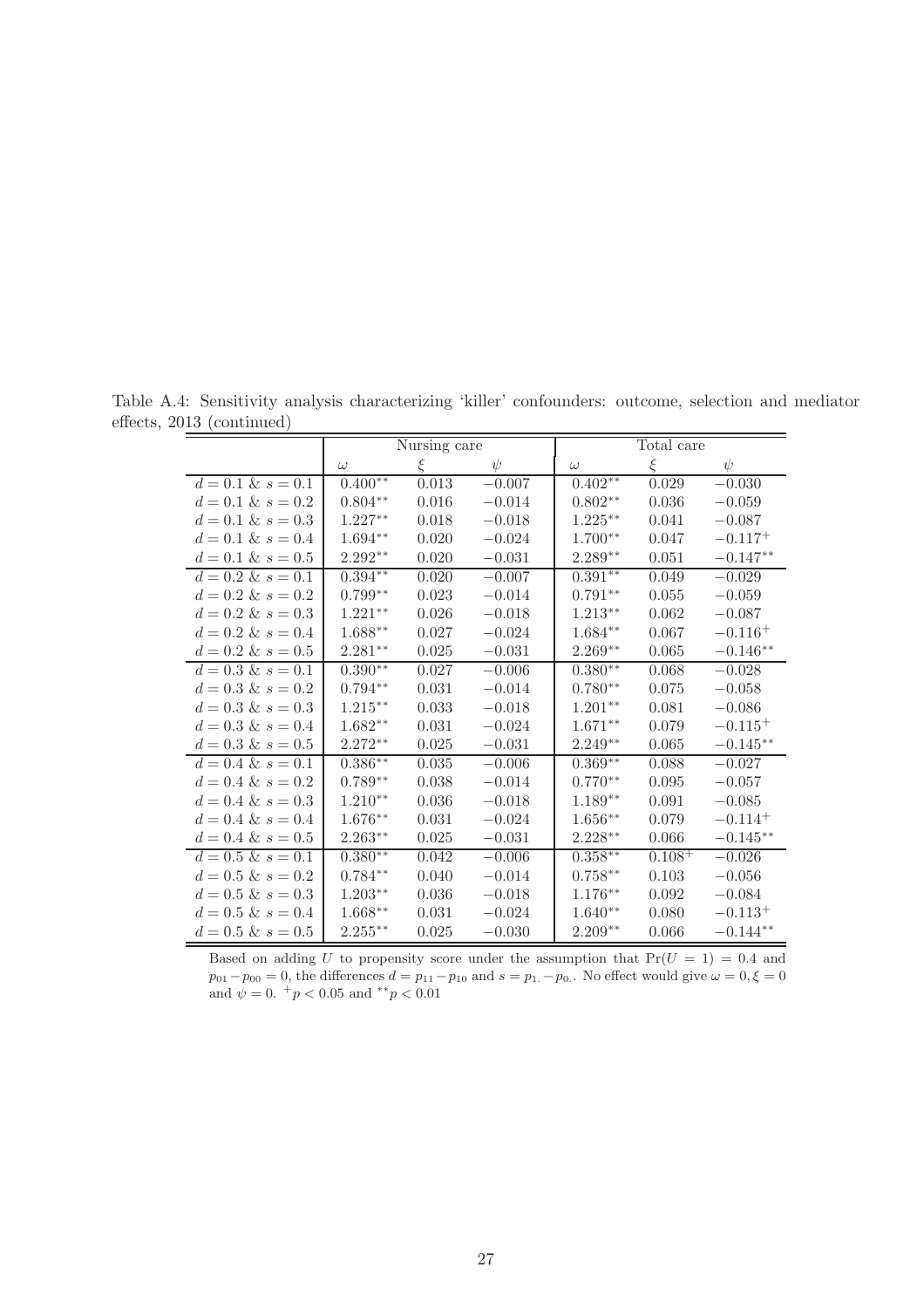|                       | Total effect | Direct effect |             | Indirect effect |               |
|-----------------------|--------------|---------------|-------------|-----------------|---------------|
|                       |              | $\theta(1)$   | $\theta(0)$ | $\eta(0)$       | $\eta(1)$     |
| original              | $1.80\%**$   | 0.85%         | $1.29\%**$  | $0.95\%^{**}$   | $0.52\%^{**}$ |
|                       |              |               |             |                 |               |
| $d = 0.1 \& s = 0.1$  | $-0.04\%$    | $-0.05\%$     | $-0.04%$    | $0.00\%$        | $-0.01%$      |
| $d = 0.1 \& s = 0.2$  | $-0.05%$     | $-0.06%$      | $-0.04\%$   | 0.01%           | $-0.01%$      |
| $d = 0.1 \& s = 0.3$  | $-0.06\%$    | $-0.07%$      | $-0.05%$    | $0.02\%$        | $-0.02%$      |
| $d = 0.1 \& s = 0.4$  | $-0.06\%$    | $-0.09%$      | $-0.06\%$   | 0.03%           | $-0.02\%$     |
| $d = 0.1 \& s = 0.5$  | $-0.07\%$    | $-0.12%$      | $-0.06\%$   | 0.04%           | $-0.02%$      |
|                       |              |               |             |                 |               |
| $d = 0.2 \& s = 0.1$  | $-0.05%$     | $-0.06%$      | $-0.05\%$   | $0.00\%$        | $-0.01%$      |
| $d = 0.2 \& s = 0.2$  | $-0.06\%$    | $-0.07\%$     | $-0.05%$    | 0.01%           | $-0.02\%$     |
| $d = 0.2 \& s = 0.3$  | $-0.07\%$    | $-0.09%$      | $-0.06\%$   | 0.02%           | $-0.02\%$     |
| $d = 0.2 \& s = 0.4$  | $-0.07\%$    | $-0.11\%$     | $-0.06\%$   | 0.04%           | $-0.02\%$     |
| $d = 0.2 \& s = 0.5$  | $-0.08\%$    | $-0.13%$      | $-0.07%$    | 0.05%           | $-0.01%$      |
|                       |              |               |             |                 |               |
| $d = 0.3 \& s = 0.1$  | $-0.07%$     | $-0.07%$      | $-0.06\%$   | 0.01%           | $-0.02%$      |
| $d = 0.3 \& s = 0.2$  | $-0.07\%$    | $-0.09\%$     | $-0.06\%$   | $0.02\%$        | $-0.02\%$     |
| $d = 0.3 \& s = 0.3$  | $-0.08\%$    | $-0.11%$      | $-0.07%$    | 0.03%           | $-0.02%$      |
| $d = 0.3 \& s = 0.4$  | $-0.08\%$    | $-0.12%$      | $-0.07%$    | 0.04%           | $-0.02%$      |
| $d = 0.3 \& s = 0.5$  | $-0.08\%$    | $-0.13%$      | $-0.07%$    | 0.05%           | $-0.01%$      |
|                       |              |               |             |                 |               |
| $d = 0.4 \& s = 0.1$  | $-0.09\%$    | $-0.09\%$     | $-0.08\%$   | 0.01%           | $-0.02\%$     |
| $d = 0.4 \& s = 0.2$  | $-0.09\%$    | $-0.11%$      | $-0.08\%$   | $0.02\%$        | $-0.02%$      |
| $d = 0.4 \& s = 0.3$  | $-0.09\%$    | $-0.12%$      | $-0.08\%$   | 0.03%           | $-0.02%$      |
| $d = 0.4 \& s = 0.4$  | $-0.08\%$    | $-0.12%$      | $-0.07%$    | 0.04%           | $-0.02%$      |
| $d = 0.4 \& s = 0.5$  | $-0.08\%$    | $-0.13%$      | $-0.07%$    | 0.05%           | $-0.02%$      |
|                       |              |               |             |                 |               |
| $d = 0.5 \& s = 0.1$  | $-0.11\%$    | $-0.12%$      | $-0.09\%$   | 0.01%           | $-0.02%$      |
| $d = 0.5$ & $s = 0.2$ | $-0.10\%$    | $-0.12%$      | $-0.09\%$   | 0.02%           | $-0.02%$      |
| $d = 0.5 \& s = 0.3$  | $-0.09%$     | $-0.12%$      | $-0.08\%$   | 0.03%           | $-0.02%$      |
| $d = 0.5$ & $s = 0.4$ | $-0.08\%$    | $-0.12%$      | $-0.07%$    | 0.04%           | $-0.02%$      |
| $d = 0.5 \& s = 0.5$  | $-0.08\%$    | $-0.13%$      | $-0.07%$    | 0.05%           | $-0.02%$      |

Table A.5: Sensitivity analysis characterizing 'killer' confounders (mediator), difference with original estimates 2013, Household care  $=$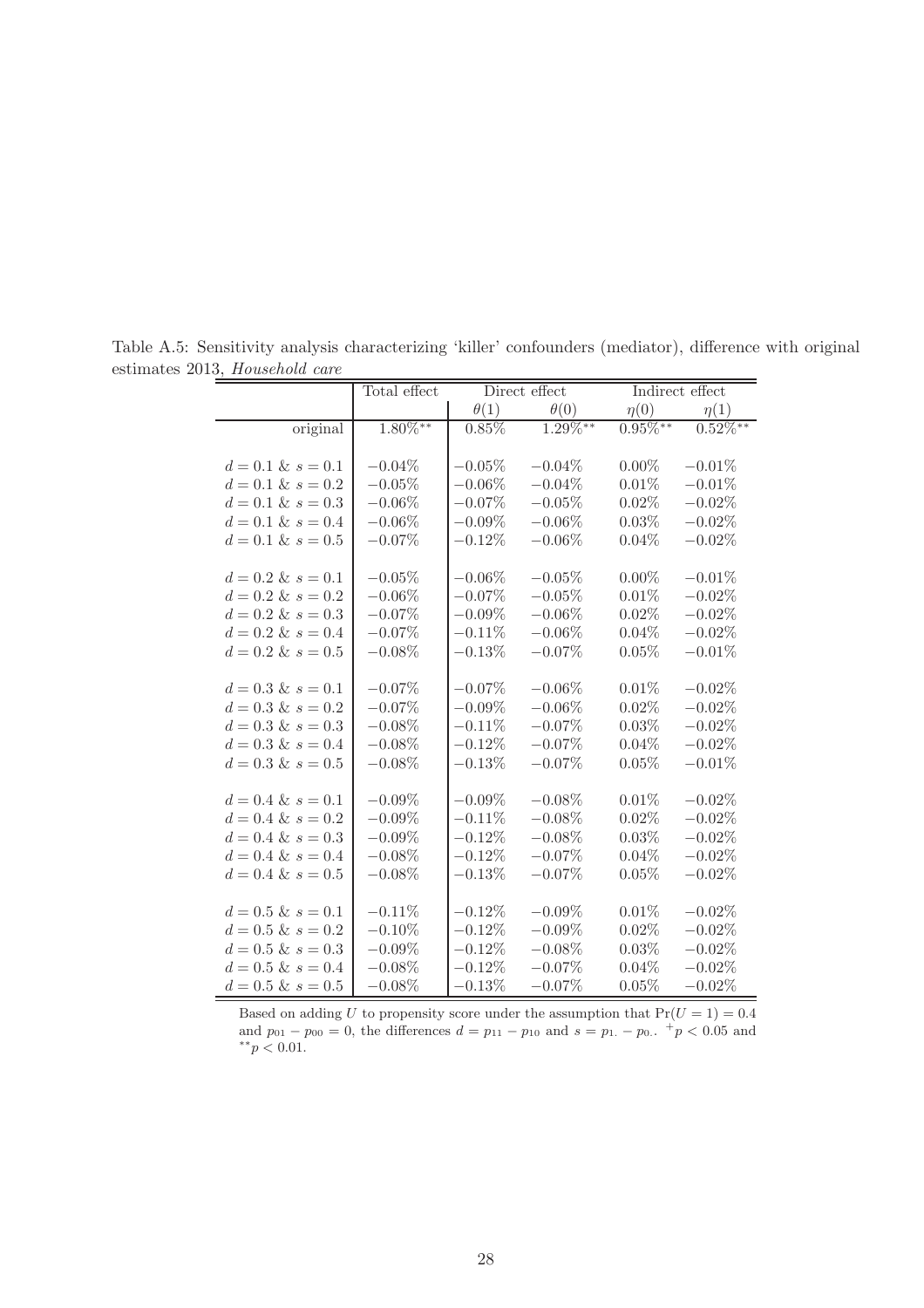|                       | Total effect | Direct effect |             | Indirect effect |               |
|-----------------------|--------------|---------------|-------------|-----------------|---------------|
|                       |              | $\theta(1)$   | $\theta(0)$ | $\eta(0)$       | $\eta(1)$     |
| original              | $1.51\%$ *   | 0.72%         | 1.08%       | $0.79\%^{**}$   | $0.46\%^{**}$ |
|                       |              |               |             |                 |               |
| $d = 0.1 \& s = 0.1$  | $-0.05\%$    | $-0.03\%$     | $-0.07%$    | $-0.02\%$       | $-0.01%$      |
| $d = 0.1 \& s = 0.2$  | 0.01%        | 0.01%         | $-0.02\%$   | $-0.01%$        | $0.00\%$      |
| $d = 0.1 \& s = 0.3$  | 0.07%        | 0.05%         | 0.03%       | 0.01%           | 0.01%         |
| $d = 0.1 \& s = 0.4$  | $0.14\%$     | 0.11%         | 0.09%       | 0.04%           | 0.03%         |
| $d = 0.1 \& s = 0.5$  | 0.22%        | 0.16%         | 0.15%       | 0.06%           | 0.04%         |
|                       |              |               |             |                 |               |
| $d = 0.2 \& s = 0.1$  | $-0.02\%$    | $0.00\%$      | $-0.04\%$   | $-0.02\%$       | $-0.01%$      |
| $d = 0.2 \& s = 0.2$  | $0.06\%$     | 0.06%         | $0.02\%$    | $0.00\%$        | $0.00\%$      |
| $d = 0.2 \& s = 0.3$  | 0.14%        | 0.13%         | 0.10%       | 0.02%           | 0.02%         |
| $d = 0.2 \& s = 0.4$  | 0.24%        | 0.19%         | 0.17%       | 0.04%           | 0.04%         |
| $d = 0.2 \& s = 0.5$  | $0.29\%$     | 0.22%         | 0.21%       | 0.07%           | 0.05%         |
|                       |              |               |             |                 |               |
| $d = 0.3 \& s = 0.1$  | 0.01%        | 0.02%         | $-0.02\%$   | $-0.01%$        | $-0.01%$      |
| $d = 0.3 \& s = 0.2$  | 0.11%        | 0.11%         | 0.07%       | $0.00\%$        | 0.01%         |
| $d = 0.3 \& s = 0.3$  | 0.21%        | 0.19%         | 0.16%       | 0.03%           | 0.03%         |
| $d = 0.3 \& s = 0.4$  | $0.29\%$     | 0.24%         | 0.22%       | 0.05%           | 0.04%         |
| $d = 0.3 \& s = 0.5$  | $0.29\%$     | 0.22%         | 0.21%       | 0.07%           | 0.05%         |
|                       |              |               |             |                 |               |
| $d = 0.4 \& s = 0.1$  | 0.03%        | 0.05%         | 0.01%       | $-0.01%$        | $0.00\%$      |
| $d = 0.4 \& s = 0.2$  | 0.16%        | 0.15%         | 0.11%       | $0.00\%$        | 0.01%         |
| $d = 0.4 \& s = 0.3$  | 0.25%        | 0.22%         | $0.19\%$    | 0.03%           | 0.03%         |
| $d = 0.4 \& s = 0.4$  | $0.29\%$     | 0.24%         | 0.22%       | 0.05%           | 0.04%         |
| $d = 0.4 \& s = 0.5$  | $0.29\%$     | 0.22%         | 0.21%       | 0.07%           | 0.05%         |
|                       |              |               |             |                 |               |
| $d = 0.5 \& s = 0.1$  | $0.06\%$     | 0.07%         | 0.03%       | $-0.01%$        | $0.00\%$      |
| $d = 0.5 \& s = 0.2$  | 0.17%        | 0.17%         | 0.13%       | 0.01%           | 0.02%         |
| $d = 0.5 \& s = 0.3$  | 0.25%        | 0.22%         | 0.19%       | 0.03%           | 0.03%         |
| $d = 0.5$ & $s = 0.4$ | $0.29\%$     | 0.24%         | 0.22%       | 0.05%           | 0.04%         |
| $d = 0.5 \& s = 0.5$  | $0.29\%$     | 0.22%         | 0.21%       | 0.07%           | 0.05%         |

Table A.6: Sensitivity analysis characterizing 'killer' confounders (mediator), difference with original estimates 2013, Personal care  $=$